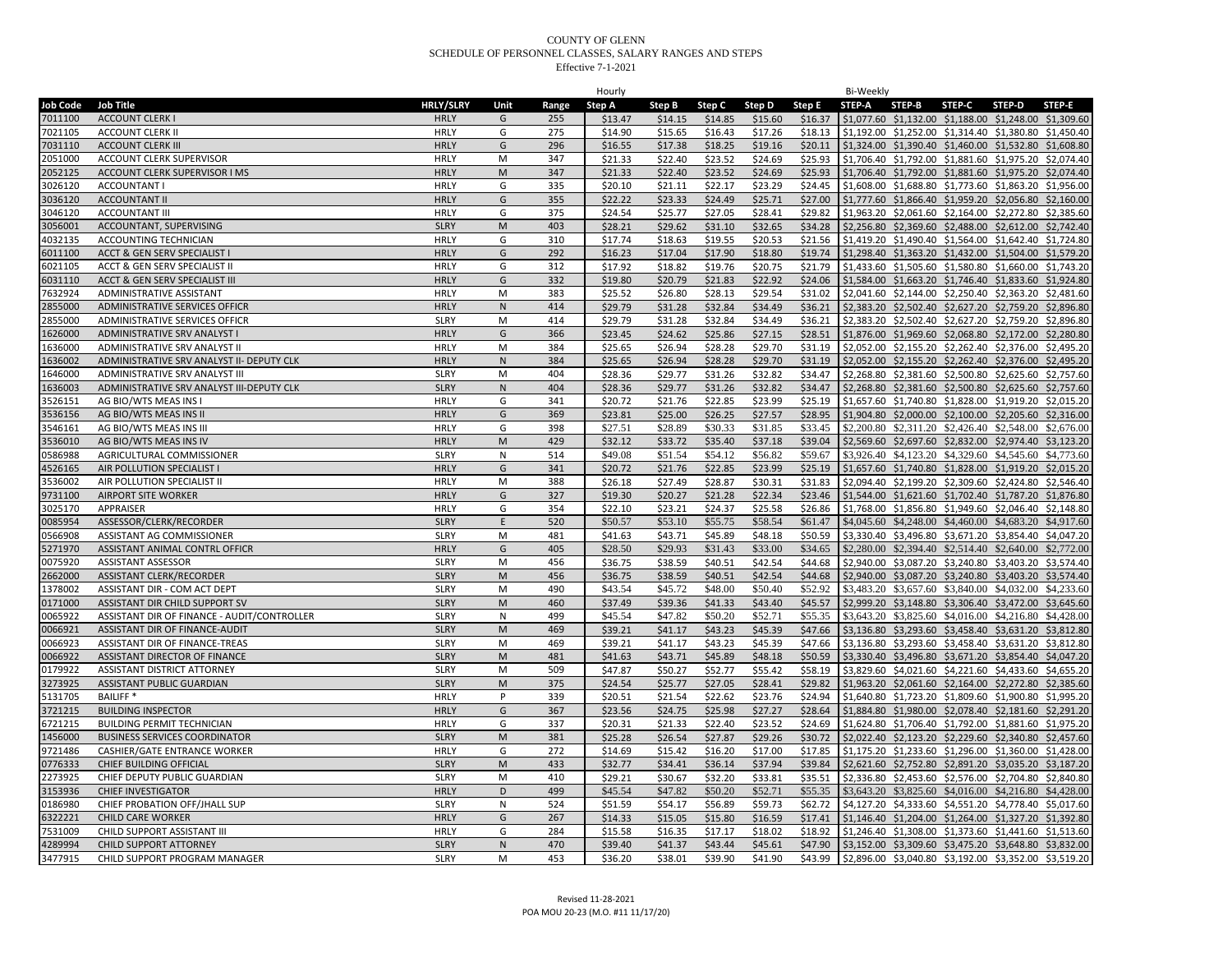|                 |                                                    |                  |              |       | Hourly  |         |         |         |          | Bi-Weekly |                                                        |               |               |                                                                |
|-----------------|----------------------------------------------------|------------------|--------------|-------|---------|---------|---------|---------|----------|-----------|--------------------------------------------------------|---------------|---------------|----------------------------------------------------------------|
| <b>Job Code</b> | <b>Job Title</b>                                   | <b>HRLY/SLRY</b> | Unit         | Range | Step A  | Step B  | Step C  | Step D  | Step E   | STEP-A    | STEP-B                                                 | <b>STEP-C</b> | <b>STEP-D</b> | STEP-E                                                         |
| 4244011         | CHILD SUPPORT SPEC PROG COORD                      | <b>HRLY</b>      | G            | 332   | \$19.80 | \$20.79 | \$21.83 | \$22.92 | \$24.06  |           |                                                        |               |               | \$1,584.00 \$1,663.20 \$1,746.40 \$1,833.60 \$1,924.80         |
| 4221000         | CHILD SUPPORT SPECIALIST I                         | <b>HRLY</b>      | G            | 293   | \$16.31 | \$17.13 | \$17.98 | \$18.88 | \$19.83  |           |                                                        |               |               | \$1,304.80 \$1,370.40 \$1,438.40 \$1,510.40 \$1,586.40         |
| 4231001         | CHILD SUPPORT SPECIALIST II                        | <b>HRLY</b>      | G            | 313   | \$18.01 | \$18.91 | \$19.86 | \$20.85 | \$21.89  |           |                                                        |               |               | \$1,440.80 \$1,512.80 \$1,588.80 \$1,668.00 \$1,751.20         |
| 4233001         | CHILD SUPPORT SPECIALIST III                       | <b>HRLY</b>      | G            | 337   | \$20.31 | \$21.33 | \$22.40 | \$23.52 | \$24.69  |           |                                                        |               |               | \$1,624.80 \$1,706.40 \$1,792.00 \$1,881.60 \$1,975.20         |
| 4241000         | CHILD SUPPORT SUPERVISOR                           | <b>HRLY</b>      | M            | 356   | \$22.33 | \$23.44 | \$24.61 | \$25.85 | \$27.14  |           | \$1,786.40 \$1,875.20 \$1,968.80 \$2,068.00 \$2,171.20 |               |               |                                                                |
| 2456015         | <b>CICC COORDINATOR</b>                            | <b>SLRY</b>      | M            | 404   | \$28.36 | \$29.77 | \$31.26 | \$32.82 | \$34.47  |           |                                                        |               |               | \$2,268.80 \$2,381.60 \$2,500.80 \$2,625.60 \$2,757.60         |
| 4153810         | CIVIL PROCESS TECHNICIAN *                         | <b>HRLY</b>      | P            | 339   | \$20.51 | \$21.54 | \$22.62 | \$23.76 | \$24.94  |           |                                                        |               |               | \$1,640.80 \$1,723.20 \$1,809.60 \$1,900.80 \$1,995.20         |
| 0881001         | <b>CLERK OTB/GEN SERV DIRECTOR</b>                 | <b>SLRY</b>      | N            | 524   | \$51.59 | \$54.17 | \$56.89 | \$59.73 | \$62.72  |           |                                                        |               |               | \$4,127.20 \$4,333.60 \$4,551.20 \$4,778.40 \$5,017.60         |
| 9351600         |                                                    |                  | G            |       | \$21.99 |         | \$24.25 | \$25.46 | \$26.73  |           |                                                        |               |               | \$1,759.20 \$1,847.20 \$1,940.00 \$2,036.80 \$2,138.40         |
|                 | <b>CLIENT TRANSPORTER</b>                          | <b>HRLY</b>      |              | 353   |         | \$23.09 |         |         |          |           |                                                        |               |               |                                                                |
| 3437230         | <b>CLINICAL NURSE</b>                              | <b>HRLY</b>      | G            | 423   | \$31.17 | \$32.73 | \$34.36 | \$36.08 | \$37.88  |           |                                                        |               |               | \$2,493.60 \$2,618.40 \$2,748.80 \$2,886.40 \$3,030.40         |
| 3733101         | CODE ENFORCEMENT OFFICER I                         | <b>HRLY</b>      | G            | 378   | \$24.91 | \$26.15 | \$27.46 | \$28.84 | \$30.27  |           |                                                        |               |               | \$1,992.80 \$2,092.00 \$2,196.80 \$2,307.20 \$2,421.60         |
| 3733102         | CODE ENFORCEMENT OFFICER II                        | <b>HRLY</b>      | G            | 398   | \$27.51 | \$28.89 | \$30.33 | \$31.85 | \$33.45  |           | \$2,200.80 \$2,311.20 \$2,426.40 \$2,548.00 \$2,676.00 |               |               |                                                                |
| 6446001         | <b>COMMUNITY ACTION MANAGER</b>                    | <b>SLRY</b>      | M            | 420   | \$30.71 | \$32.25 | \$33.86 | \$35.56 | \$37.33  |           |                                                        |               |               | \$2,456.80 \$2,580.00 \$2,708.80 \$2,844.80 \$2,986.40         |
| 4432565         | COMMUNITY ACTION PROGRAM SPECIALIST I              | <b>HRLY</b>      | G            | 325   | \$19.11 | \$20.07 | \$21.07 | \$22.12 | \$23.23  |           |                                                        |               |               | \$1,528.80 \$1,605.60 \$1,685.60 \$1,769.60 \$1,858.40         |
| 4442565         | COMMUNITY ACTION PROGRAM SPECIALIST II             | <b>HRLY</b>      | G            | 345   | \$21.12 | \$22.19 | \$23.30 | \$24.46 | \$25.68  |           | \$1,689.60 \$1,775.20 \$1,864.00 \$1,956.80 \$2,054.40 |               |               |                                                                |
| 4031433         | COMMUNITY ACTION PROGRAM SPECIALIST III            | <b>HRLY</b>      | G            | 365   | \$23.34 | \$24.50 | \$25.72 | \$27.01 | \$28.36  |           |                                                        |               |               | \$1,867.20 \$1,960.00 \$2,057.60 \$2,160.80 \$2,268.80         |
| 5446001         | COMMUNITY DEVELOPMENT DIRECTOR                     | <b>SLRY</b>      | M            | 453   | \$36.20 | \$38.01 | \$39.90 | \$41.90 | \$43.99  |           |                                                        |               |               | \$2,896.00 \$3,040.80 \$3,192.00 \$3,352.00 \$3,519.20         |
| 3436000         | COMMUNITY OUTREACH ADVOCATE                        | <b>HRLY</b>      | G            | 362   | \$23.00 | \$24.15 | \$25.36 | \$26.62 | \$27.96  |           |                                                        |               |               | \$1,840.00 \$1,932.00 \$2,028.80 \$2,129.60 \$2,236.80         |
| 3436101         | COMMUNITY OUTREACH WORKER                          | <b>HRLY</b>      | G            | 303   | \$17.13 | \$17.98 | \$18.88 | \$19.83 | \$20.82  |           |                                                        |               |               | \$1,370.40 \$1,438.40 \$1,510.40 \$1,586.40 \$1,665.60         |
| 6456100         | COMMUNITY SERVICES PROJ COORD                      | <b>HRLY</b>      | M            | 361   | \$22.89 | \$24.03 | \$25.23 | \$26.50 | \$27.83  |           |                                                        |               |               | \$1,831.20 \$1,922.40 \$2,018.40 \$2,120.00 \$2,226.40         |
| 1646001         | COMPLIANCE & QUALITY IMP COORD I                   | <b>SLRY</b>      | M            | 420   | \$30.71 | \$32.25 | \$33.86 | \$35.56 | \$37.33  |           |                                                        |               |               | \$2,456.80 \$2,580.00 \$2,708.80 \$2,844.80 \$2,986.40         |
| 1645001         | COMPLIANCE & QUALITY IMP COORD I -ACSW/AMFT INTERN | <b>SLRY</b>      | M            | 440   | \$33.93 | \$35.62 | \$37.40 | \$39.27 | \$41.24  |           | \$2,714.40 \$2,849.60 \$2,992.00 \$3,141.60 \$3,299.20 |               |               |                                                                |
| 1646002         | COMPLIANCE & QUALITY IMP COORD II                  | <b>SLRY</b>      | M            | 441   | \$34.10 | \$35.80 | \$37.60 | \$39.47 | \$41.45  |           |                                                        |               |               | \$2,728.00 \$2,864.00 \$3,008.00 \$3,157.60 \$3,316.00         |
| 1644002         | COMPLIANCE & QUALITY IMP COORD II -LCSW/LMFT LIC   | <b>SLRY</b>      | M            | 471   | \$39.60 | \$41.58 | \$43.66 | \$45.84 | \$48.13  |           |                                                        |               |               | \$3,168.00 \$3,326.40 \$3,492.80 \$3,667.20 \$3,850.40         |
| 0678100         | COMPLIANCE&QUALITY IMPROV MGR                      | <b>SLRY</b>      | M            | 463   | \$38.05 | \$39.95 | \$41.95 | \$44.05 | \$46.26  |           |                                                        |               |               | \$3,044.00 \$3,196.00 \$3,356.00 \$3,524.00 \$3,700.80         |
| 0677100         | COMPLIANCE&QUALITY IMPROV MGR -ACSW/AMFT/LCSW/LMFT | <b>SLRY</b>      | M            | 481   | \$41.63 | \$43.71 | \$45.89 | \$48.18 | \$50.59  |           |                                                        |               |               | \$3,330.40 \$3,496.80 \$3,671.20 \$3,854.40 \$4,047.20         |
| 1286000         | COUNTY ADMIN. OFFICE MANG. ANALYST I               | <b>SLRY</b>      | N            | 424   | \$31.32 | \$32.90 | \$34.54 | \$36.26 | \$38.08  |           |                                                        |               |               | \$2,505.60 \$2,632.00 \$2,763.20 \$2,900.80 \$3,046.40         |
| 1186000         |                                                    | <b>SLRY</b>      | ${\sf N}$    | 453   | \$36.20 | \$38.01 | \$39.90 | \$41.90 | \$43.99  |           |                                                        |               |               | \$2,896.00 \$3,040.80 \$3,192.00 \$3,352.00 \$3,519.20         |
|                 | COUNTY ADMIN. OFFICE MANG. ANALYST II              | <b>SLRY</b>      | $\mathsf{N}$ | 622   | \$84.14 | \$88.35 | \$92.77 | \$97.41 | \$102.28 |           | \$6,731.20 \$7,068.00 \$7,421.60 \$7,792.80 \$8,182.40 |               |               |                                                                |
| 0086000         | <b>COUNTY ADMINISTRATIVE OFFICER</b>               |                  | N            |       |         |         |         |         |          |           |                                                        |               |               |                                                                |
| 0289994         | <b>COUNTY COUNSEL</b>                              | <b>SLRY</b>      |              | 588   | \$71.00 | \$74.55 | \$78.28 | \$82.19 | \$86.30  |           |                                                        |               |               | \$5,680.00 \$5,964.00 \$6,262.40 \$6,575.20 \$6,904.00         |
| 8761001         | COUNTY FACILITIES OPERATIONS MGR                   | <b>HRLY</b>      | M            | 453   | \$36.20 | \$38.01 | \$39.90 | \$41.90 | \$43.99  |           |                                                        |               |               | \$2,896.00 \$3,040.80 \$3,192.00 \$3,352.00 \$3,519.20         |
| 2339997         | <b>COUNTY HEALTH OFFICER</b>                       | <b>SLRY</b>      | N            | 618   | \$82.48 | \$86.60 | \$90.93 | \$95.48 | \$100.25 |           |                                                        |               |               | \$6,598.40 \$6,928.00 \$7,274.40 \$7,638.40 \$8,020.00         |
| 9720236         | <b>CUSTODIAN</b>                                   | <b>HRLY</b>      | G            | 270   | \$14.55 | \$15.27 | \$16.03 | \$16.84 | \$17.69  |           |                                                        |               |               | \$1,164.00 \$1,221.60 \$1,282.40 \$1,347.20 \$1,415.20         |
| 9740000         | CUSTODIAN, LEAD                                    | <b>HRLY</b>      | G            | 290   | \$16.07 | \$16.87 | \$17.72 | \$18.60 | \$19.53  |           | \$1,285.60 \$1,349.60 \$1,417.60 \$1,488.00 \$1,562.40 |               |               |                                                                |
| 0576907         | DEPUTY AG COMMISSIONER                             | <b>SLRY</b>      | M            | 469   | \$39.21 | \$41.17 | \$43.23 | \$45.39 | \$47.66  |           |                                                        |               |               | \$3,136.80 \$3,293.60 \$3,458.40 \$3,631.20 \$3,812.80         |
| 0072000         | DEPUTY CAO-ADMINISTRATION                          | <b>SLRY</b>      | ${\sf N}$    | 460   | \$37.49 | \$39.36 | \$41.33 | \$43.40 | \$45.57  |           |                                                        |               |               | \$2,999.20 \$3,148.80 \$3,306.40 \$3,472.00 \$3,645.60         |
| 0176880         | DEPUTY CHIEF PROBATION OFFICER                     | <b>SLRY</b>      | M            | 473   | \$39.99 | \$41.99 | \$44.09 | \$46.30 | \$48.61  |           |                                                        |               |               | \$3,199.20 \$3,359.20 \$3,527.20 \$3,704.00 \$3,888.80         |
| 6631044         | DEPUTY CLERK, BOS                                  | <b>HRLY</b>      | ${\sf N}$    | 364   | \$23.23 | \$24.39 | \$25.61 | \$26.90 | \$28.24  |           |                                                        |               |               | \$1,858.40 \$1,951.20 \$2,048.80 \$2,152.00 \$2,259.20         |
| 0062000         | DEPUTY COUNTY ADMINISTRATIVE OFFICER               | <b>SLRY</b>      | ${\sf N}$    | 524   | \$51.59 | \$54.17 | \$56.89 | \$59.73 | \$62.72  |           |                                                        |               |               | \$4,127.20 \$4,333.60 \$4,551.20 \$4,778.40 \$5,017.60         |
| 1289994         | DEPUTY COUNTY COUNSEL                              | <b>SLRY</b>      | N            | 476   | \$40.61 | \$42.64 | \$44.77 | \$47.00 | \$49.35  |           |                                                        |               |               | \$3,248.80 \$3,411.20 \$3,581.60 \$3,760.00 \$3,948.00         |
| 0378002         | DEPUTY DIR HEALTH & HUMAN SRV                      | <b>SLRY</b>      | M            | 524   | \$51.59 | \$54.17 | \$56.89 | \$59.73 | \$62.72  |           |                                                        |               |               | \$4,127.20 \$4,333.60 \$4,551.20 \$4,778.40 \$5,017.60         |
| 1376001         | <b>DEPUTY DIRECTOR OES</b>                         | <b>SLRY</b>      | M            | 460   | \$37.49 | \$39.36 | \$41.33 | \$43.40 | \$45.57  |           |                                                        |               |               | \$2,999.20 \$3,148.80 \$3,306.40 \$3,472.00 \$3,645.60         |
| 0776001         | DEPUTY DIRECTOR OF PW                              | <b>SLRY</b>      | $\mathsf{N}$ | 499   | \$45.54 | \$47.82 | \$50.20 | \$52.71 | \$55.35  |           | \$3,643.20 \$3,825.60 \$4,016.00 \$4,216.80 \$4,428.00 |               |               |                                                                |
| 0169331         | DEPUTY DISTRICT ATTORNEY I                         | <b>SLRY</b>      | M            | 440   | \$33.93 | \$35.62 | \$37.40 | \$39.27 | \$41.24  |           |                                                        |               |               | \$2,714.40 \$2,849.60 \$2,992.00 \$3,141.60 \$3,299.20         |
| 0169332         | DEPUTY DISTRICT ATTORNEY II                        | <b>SLRY</b>      | M            | 460   | \$37.49 | \$39.36 | \$41.33 | \$43.40 | \$45.57  |           |                                                        |               |               | \$2,999.20 \$3,148.80 \$3,306.40 \$3,472.00 \$3,645.60         |
| 0169333         | DEPUTY DISTRICT ATTORNEY III                       | <b>SLRY</b>      | M            | 480   | \$41.42 | \$43.49 | \$45.67 | \$47.95 | \$50.35  |           | \$3,313.60 \$3,479.20 \$3,653.60 \$3,836.00 \$4,028.00 |               |               |                                                                |
| 5123711         | DEPUTY PROBATION OFFICER I *                       | <b>HRLY</b>      | P            | 352   | \$21.88 | \$22.97 | \$24.12 | \$25.33 | \$26.59  |           |                                                        |               |               | \$1,750.40 \$1,837.60 \$1,929.60 \$2,026.40 \$2,127.20         |
| 5133716         | DEPUTY PROBATION OFFICER II                        | <b>HRLY</b>      | P            | 372   | \$24.17 | \$25.39 | \$26.65 | \$27.99 | \$29.39  |           |                                                        |               |               | \$1,933.60 \$2,031.20 \$2,132.00 \$2,239.20 \$2,351.20         |
| 5143700         | <b>DEPUTY PROBATION OFFICER III *</b>              | <b>HRLY</b>      | P            | 392   | \$26.71 | \$28.05 | \$29.46 | \$30.93 | \$32.48  |           |                                                        |               |               | \$2,136.80 \$2,244.00 \$2,356.80 \$2,474.40 \$2,598.40         |
| 5153700         | DEPUTY PROBATION OFFICER IV *                      | <b>HRLY</b>      | P            | 419   | \$30.56 | \$32.09 | \$33.69 | \$35.37 | \$37.14  |           |                                                        |               |               | \$2,444.80 \$2,567.20 \$2,695.20 \$2,829.60 \$2,971.20         |
| 5132805         | <b>DEPUTY SHERIFF</b>                              | <b>HRLY</b>      | D            | 399   | \$27.64 | \$29.03 | \$30.48 | \$32.00 | \$33.60  |           |                                                        |               |               | \$2,211.20 \$2,322.40 \$2,438.40 \$2,560.00 \$2,688.00         |
| 5111001         | <b>DEPUTY SHERIFF TRAINEE *</b>                    | <b>HRLY</b>      | P            | 344   | \$21.02 | \$22.07 | \$23.17 | \$24.34 | \$25.55  |           |                                                        |               |               | \$1,681.60 \$1,765.60 \$1,853.60 \$1,947.20 \$2,044.00         |
| 1576222         | <b>DEVELOPMENT MANAGER</b>                         | <b>SLRY</b>      | M            | 426   | \$31.63 | \$33.21 | \$34.87 | \$36.62 | \$38.45  |           |                                                        |               |               | \$2,530.40 \$2,656.80 \$2,789.60 \$2,929.60 \$3,076.00         |
| 0776212         | DIR PLAN & COM DEV SERV LIC                        | <b>SLRY</b>      | N            | 524   | \$51.59 | \$54.17 | \$56.89 | \$59.73 | \$62.72  |           |                                                        |               |               | \$4,127.20 \$4,333.60 \$4,551.20 \$4,778.40 \$5,017.60         |
|                 |                                                    | <b>SLRY</b>      |              | 508   | \$47.63 | \$50.02 | \$52.52 | \$55.14 | \$57.90  |           |                                                        |               |               |                                                                |
| 0776211         | DIR PLAN & COM DEV SERV NO LIC                     |                  | ${\sf N}$    |       |         |         |         |         |          |           |                                                        |               |               | \$3,810.40 \$4,001.60 \$4,201.60 \$4,411.20 \$4,632.00         |
| 0186000         | DIRECTOR CHILD SUPPORT SERVICE                     | <b>SLRY</b>      | ${\sf N}$    | 520   | \$50.57 | \$53.10 | \$55.75 | \$58.54 |          |           |                                                        |               |               | \$61.47 \$4,045.60 \$4,248.00 \$4,460.00 \$4,683.20 \$4,917.60 |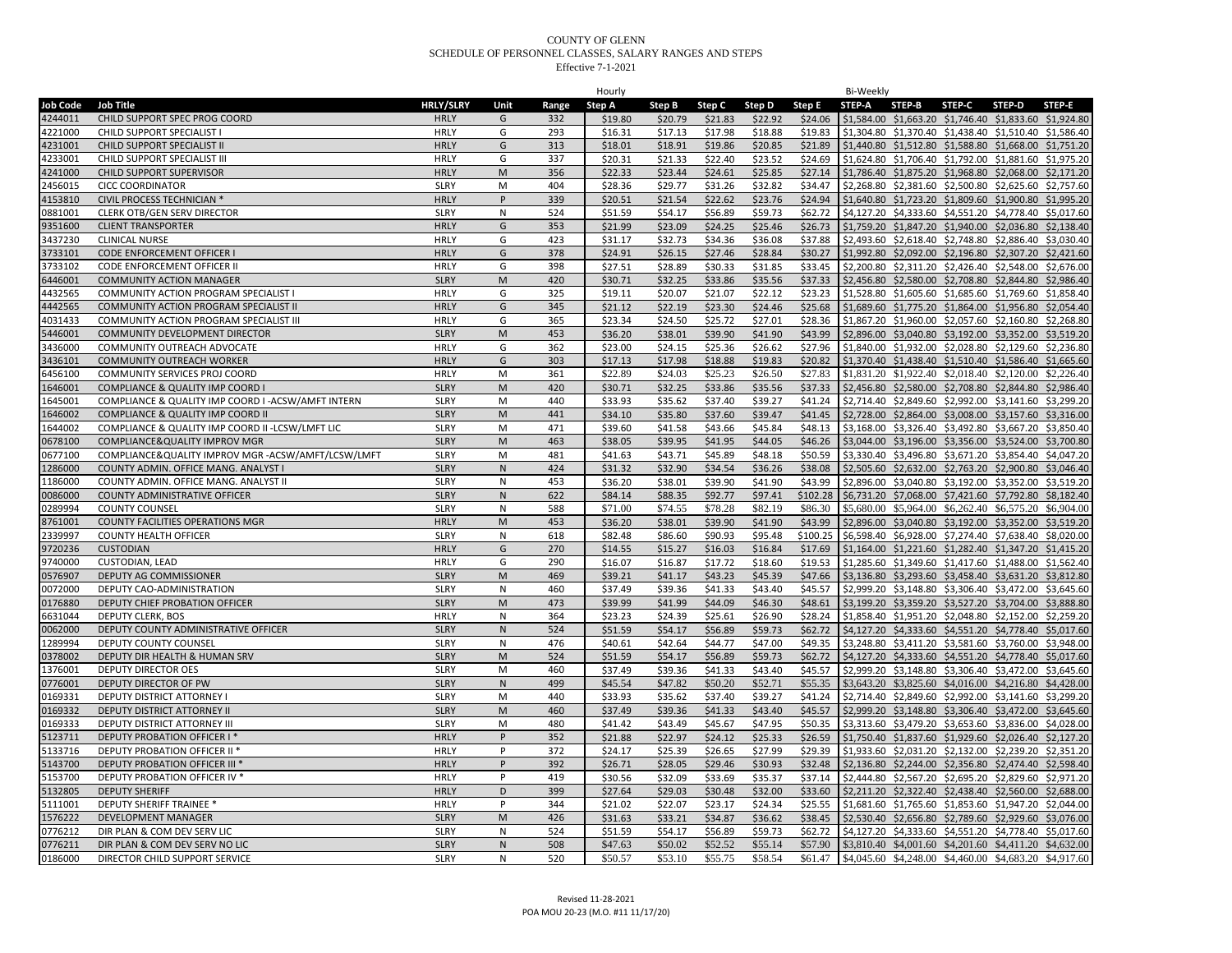|                 |                                             |                            |              |            | Hourly  |         |         |         |         | Bi-Weekly                                                                                                        |        |               |        |                                                        |
|-----------------|---------------------------------------------|----------------------------|--------------|------------|---------|---------|---------|---------|---------|------------------------------------------------------------------------------------------------------------------|--------|---------------|--------|--------------------------------------------------------|
| <b>Job Code</b> | <b>Job Title</b>                            | <b>HRLY/SLRY</b>           | Unit         | Range      | Step A  | Step B  | Step C  | Step D  | Step E  | STEP-A                                                                                                           | STEP-B | <b>STEP-C</b> | STEP-D | STEP-E                                                 |
| 0089996         | <b>DIRECTOR OF FINANCE</b>                  | <b>SLRY</b>                | N            | 538        | \$55.32 | \$58.09 | \$61.00 | \$64.05 | \$67.25 | \$4,425.60 \$4,647.20 \$4,880.00 \$5,124.00 \$5,380.00                                                           |        |               |        |                                                        |
| 0586000         | DIRECTOR OF PUBLIC WORKS - LIC              | <b>SLRY</b>                | N            | 561        | \$62.06 | \$65.16 | \$68.41 | \$71.83 | \$75.42 | \$4,964.80 \$5,212.80 \$5,472.80 \$5,746.40 \$6,033.60                                                           |        |               |        |                                                        |
| 0586001         | DIRECTOR OF PUBLIC WORKS - NO LIC           | <b>SLRY</b>                | $\mathsf{N}$ | 538        | \$55.32 | \$58.09 | \$61.00 | \$64.05 | \$67.25 | \$4,425.60 \$4,647.20 \$4,880.00 \$5,124.00 \$5,380.00                                                           |        |               |        |                                                        |
| 0180960         | <b>DISTRICT ATTORNEY</b>                    | <b>SLRY</b>                | E            | 572        | \$65.57 | \$68.84 | \$72.28 | \$75.89 | \$79.68 | \$5,245.60 \$5,507.20 \$5,782.40 \$6,071.20 \$6,374.40                                                           |        |               |        |                                                        |
| 1576000         | ECONOMIC DEVELOPMENT MANAGER                | <b>SLRY</b>                | M            | 426        | \$31.63 | \$33.21 | \$34.87 | \$36.62 | \$38.45 | \$2,530.40 \$2,656.80 \$2,789.60 \$2,929.60 \$3,076.00                                                           |        |               |        |                                                        |
| 8733001         | <b>ELECTRICIAN</b>                          | <b>HRLY</b>                | G            | 433        | \$32.77 | \$34.41 | \$36.14 | \$37.94 | \$39.84 | \$2,621.60 \$2,752.80 \$2,891.20 \$3,035.20 \$3,187.20                                                           |        |               |        |                                                        |
| 2451281         | ELIGIBILITY SPEC SUPERVISOR                 | <b>HRLY</b>                | M            | 366        | \$23.45 | \$24.62 | \$25.86 | \$27.15 | \$28.51 | \$1,876.00 \$1,969.60 \$2,068.80 \$2,172.00 \$2,280.80                                                           |        |               |        |                                                        |
| 6421265         | <b>ELIGIBILITY SPECIALIST I</b>             | HRLY                       | G            | 294        | \$16.39 | \$17.21 | \$18.06 | \$18.97 | \$19.92 | \$1,311.20 \$1,376.80 \$1,444.80 \$1,517.60 \$1,593.60                                                           |        |               |        |                                                        |
| 6431270         | ELIGIBILITY SPECIALIST II                   | <b>HRLY</b>                | G            | 315        | \$18.20 | \$19.10 | \$20.06 | \$21.06 | \$22.11 | \$1,456.00 \$1,528.00 \$1,604.80 \$1,684.80 \$1,768.80                                                           |        |               |        |                                                        |
| 6441276         | ELIGIBILITY SPECIALIST III                  | <b>HRLY</b>                | G            | 337        | \$20.31 | \$21.33 | \$22.40 | \$23.52 | \$24.69 | \$1,624.80 \$1,706.40 \$1,792.00 \$1,881.60 \$1,975.20                                                           |        |               |        |                                                        |
| 7111001         | <b>EMERGENCY DISPATCHER</b>                 | <b>HRLY</b>                | G            | 315        | \$18.20 | \$19.10 | \$20.06 | \$21.06 | \$22.11 | \$1,456.00 \$1,528.00 \$1,604.80 \$1,684.80 \$1,768.80                                                           |        |               |        |                                                        |
| 7121001         | <b>EMERGENCY DISPATCHER II</b>              | <b>HRLY</b>                | G            | 335        | \$20.10 | \$21.11 | \$22.17 | \$23.29 | \$24.45 | \$1,608.00 \$1,688.80 \$1,773.60 \$1,863.20 \$1,956.00                                                           |        |               |        |                                                        |
| 0376001         | <b>EMERGENCY PREPAREDNESS COORD</b>         | <b>SLRY</b>                | M            | 431        | \$32.45 | \$34.07 | \$35.77 | \$37.56 | \$39.43 | \$2,596.00 \$2,725.60 \$2,861.60 \$3,004.80 \$3,154.40                                                           |        |               |        |                                                        |
| 3446281         | <b>EMPLOY &amp; TRAIN WKR SUPERVISOR</b>    | <b>HRLY</b>                | M            | 404        | \$28.36 | \$29.77 | \$31.26 | \$32.82 | \$34.47 | \$2,268.80 \$2,381.60 \$2,500.80 \$2,625.60 \$2,757.60                                                           |        |               |        |                                                        |
| 6424282         | <b>EMPLOYMENT &amp; TRAINING WK I-MS</b>    | <b>HRLY</b>                | G            | 315        | \$18.20 | \$19.10 | \$20.06 | \$21.06 | \$22.11 | \$1,456.00 \$1,528.00 \$1,604.80 \$1,684.80 \$1,768.80                                                           |        |               |        |                                                        |
| 6424282         | <b>EMPLOYMENT &amp; TRAINING WKR</b>        | <b>HRLY</b>                | G            | 315        |         |         |         |         |         |                                                                                                                  |        |               |        |                                                        |
|                 |                                             | <b>HRLY</b>                | G            | 335        | \$18.20 | \$19.10 | \$20.06 | \$21.06 | \$22.11 | \$1,456.00 \$1,528.00 \$1,604.80 \$1,684.80 \$1,768.80                                                           |        |               |        |                                                        |
| 6434283         | <b>EMPLOYMENT &amp; TRAINING WKR II</b>     |                            |              |            | \$20.10 | \$21.11 | \$22.17 | \$23.29 | \$24.45 | \$1,608.00 \$1,688.80 \$1,773.60 \$1,863.20 \$1,956.00                                                           |        |               |        |                                                        |
| 6444284         | <b>EMPLOYMENT &amp; TRAINING WKR III</b>    | <b>HRLY</b>                | G            | 356        | \$22.33 | \$23.44 | \$24.61 | \$25.85 | \$27.14 | \$1,786.40 \$1,875.20 \$1,968.80 \$2,068.00 \$2,171.20                                                           |        |               |        |                                                        |
| 6444284         | <b>EMPLOYMENT &amp; TRAINING WKR III-MS</b> | <b>HRLY</b>                | G            | 356        | \$22.33 | \$23.44 | \$24.61 | \$25.85 | \$27.14 | \$1,786.40 \$1,875.20 \$1,968.80 \$2,068.00 \$2,171.20                                                           |        |               |        |                                                        |
| 6434283         | <b>EMPLOYMENT &amp; TRAINING WKR II-MS</b>  | <b>HRLY</b>                | G            | 335        | \$20.10 | \$21.11 | \$22.17 | \$23.29 | \$24.45 | \$1,608.00 \$1,688.80 \$1,773.60 \$1,863.20 \$1,956.00                                                           |        |               |        |                                                        |
| 1477927         | <b>EMPLOYMENT SERVICES MANAGER</b>          | <b>SLRY</b>                | M            | 453        | \$36.20 | \$38.01 | \$39.90 | \$41.90 | \$43.99 | \$2,896.00 \$3,040.80 \$3,192.00 \$3,352.00 \$3,519.20                                                           |        |               |        |                                                        |
| 3766001         | ENGINEER, ASSISTANT                         | <b>SLRY</b>                | M            | 453        | \$36.20 | \$38.01 | \$39.90 | \$41.90 | \$43.99 | \$2,896.00 \$3,040.80 \$3,192.00 \$3,352.00 \$3,519.20                                                           |        |               |        |                                                        |
| 3776001         | ENGINEER, ASSOCIATE CIVIL                   | <b>SLRY</b>                | M            | 476        | \$40.61 | \$42.64 | \$44.77 | \$47.00 | \$49.35 | \$3,248.80 \$3,411.20 \$3,581.60 \$3,760.00 \$3,948.00                                                           |        |               |        |                                                        |
| 4722001         | <b>ENGINEERING TECHNICIAN I</b>             | <b>HRLY</b>                | G            | 334        | \$20.00 | \$21.00 | \$22.05 | \$23.15 | \$24.32 | \$1,600.00 \$1,680.00 \$1,764.00 \$1,852.00 \$1,945.60                                                           |        |               |        |                                                        |
| 4732001         | <b>ENGINEERING TECHNICIAN II</b>            | <b>HRLY</b>                | G            | 354        | \$22.10 | \$23.21 | \$24.37 | \$25.58 | \$26.86 | \$1,768.00 \$1,856.80 \$1,949.60 \$2,046.40 \$2,148.80                                                           |        |               |        |                                                        |
| 4744001         | <b>ENGINEERING TECHNICIAN III</b>           | <b>HRLY</b>                | G            | 386        | \$25.92 | \$27.21 | \$28.57 | \$30.00 | \$31.50 | \$2,073.60 \$2,176.80 \$2,285.60 \$2,400.00 \$2,520.00                                                           |        |               |        |                                                        |
| 4753001         | <b>ENGINEERING TECHNICIAN IV</b>            | <b>HRLY</b>                | M            | 414        | \$29.79 | \$31.28 | \$32.84 | \$34.49 | \$36.21 | \$2,383.20 \$2,502.40 \$2,627.20 \$2,759.20 \$2,896.80                                                           |        |               |        |                                                        |
| 4526166         | <b>ENVIRO COMPLIANCE SPEC I</b>             | <b>HRLY</b>                | G            | 341        | \$20.72 | \$21.76 | \$22.85 | \$23.99 | \$25.19 | \$1,657.60 \$1,740.80 \$1,828.00 \$1,919.20 \$2,015.20                                                           |        |               |        |                                                        |
| 3536003         | ENVIRO COMPLIANCE SPEC I                    | <b>HRLY</b>                | M            | 429        | \$32.12 | \$33.72 | \$35.40 | \$37.18 | \$39.04 | \$2,569.60 \$2,697.60 \$2,832.00 \$2,974.40 \$3,123.20                                                           |        |               |        |                                                        |
| 9521001         | ENVIRONMENTAL BIOLOGIST AIDE                | <b>HRLY</b>                | G            | 253        | \$13.33 | \$13.99 | \$14.70 | \$15.43 | \$16.21 | \$1,066.40 \$1,119.20 \$1,176.00 \$1,234.40 \$1,296.80                                                           |        |               |        |                                                        |
| 9150001         | ENVIRONMENTAL BIOLOGIST AIDE T              | <b>HRLY</b>                | G            | 234        | \$12.16 | \$12.77 | \$13.41 | \$14.09 | \$14.79 | \$972.80                                                                                                         |        |               |        | \$1,021.60 \$1,072.80 \$1,127.20 \$1,183.20            |
| 3526150         | ENVIRONMENTAL BIOLOGIST                     | <b>HRLY</b>                | G            | 316        | \$18.29 | \$19.21 | \$20.17 | \$21.18 | \$22.24 | \$1,463.20 \$1,536.80 \$1,613.60 \$1,694.40 \$1,779.20                                                           |        |               |        |                                                        |
| 3536155         | ENVIRONMENTAL BIOLOGIST II                  | <b>HRLY</b>                | G            | 336        | \$20.21 | \$21.22 | \$22.28 | \$23.39 | \$24.56 | \$1,616.80 \$1,697.60 \$1,782.40 \$1,871.20 \$1,964.80                                                           |        |               |        |                                                        |
| 3546160         | ENVIRONMENTAL BIOLOGIST III                 | <b>HRLY</b>                | G            | 356        | \$22.33 | \$23.44 | \$24.61 | \$25.85 | \$27.14 | \$1,786.40 \$1,875.20 \$1,968.80 \$2,068.00 \$2,171.20                                                           |        |               |        |                                                        |
| 3536000         | ENVIRONMENTAL BIOLOGIST IV                  | <b>HRLY</b>                | M            | 388        | \$26.18 | \$27.49 | \$28.87 | \$30.31 | \$31.83 | \$2,094.40 \$2,199.20 \$2,309.60 \$2,424.80 \$2,546.40                                                           |        |               |        |                                                        |
| 0588330         | ENVIRONMENTAL HEALTH DIRECTOR               | <b>SLRY</b>                | M            | 453        | \$36.20 | \$38.01 | \$39.90 | \$41.90 | \$43.99 | \$2,896.00 \$3,040.80 \$3,192.00 \$3,352.00 \$3,519.20                                                           |        |               |        |                                                        |
| 0576000         | ENVIRONMENTL PROGRAM MANAGER                | <b>SLRY</b>                | M            | 469        | \$39.21 | \$41.17 | \$43.23 | \$45.39 | \$47.66 | \$3,136.80 \$3,293.60 \$3,458.40 \$3,631.20 \$3,812.80                                                           |        |               |        |                                                        |
| 8752290         | <b>EQUIPMENT MAINTENANCE SUPER</b>          | <b>HRLY</b>                | M            | 398        | \$27.51 | \$28.89 | \$30.33 | \$31.85 | \$33.45 | \$2,200.80 \$2,311.20 \$2,426.40 \$2,548.00 \$2,676.00                                                           |        |               |        |                                                        |
| 4132720         | <b>EVIDENCE TECHNICIAN</b>                  | <b>HRLY</b>                | G            | 328        | \$19.39 | \$20.36 | \$21.38 | \$22.45 | \$23.57 | \$1,551.20 \$1,628.80 \$1,710.40 \$1,796.00 \$1,885.60                                                           |        |               |        |                                                        |
| 0672000         | EXEC ASSIST TECH SUPPORT ADMIN              | <b>SLRY</b>                | M            | 456        | \$36.75 | \$38.59 | \$40.51 | \$42.54 | \$44.68 |                                                                                                                  |        |               |        | \$2,940.00 \$3,087.20 \$3,240.80 \$3,403.20 \$3,574.40 |
| 8751000         | FACILITIES MAINTENANCE SUPRV                | <b>HRLY</b>                | M            | 388        | \$26.18 | \$27.49 | \$28.87 | \$30.31 | \$31.83 | \$2,094.40 \$2,199.20 \$2,309.60 \$2,424.80 \$2,546.40                                                           |        |               |        |                                                        |
| 1776000         | <b>FACILITIES MANAGER</b>                   | <b>SLRY</b>                | M            | 426        | \$31.63 | \$33.21 | \$34.87 | \$36.62 | \$38.45 | \$2,530.40 \$2,656.80 \$2,789.60 \$2,929.60 \$3,076.00                                                           |        |               |        |                                                        |
| 9720210         | <b>FACILITIES WORKER I</b>                  | <b>HRLY</b>                | G            | 302        | \$17.04 | \$17.90 | \$18.80 | \$19.74 | \$20.73 | \$1,363.20 \$1,432.00 \$1,504.00 \$1,579.20 \$1,658.40                                                           |        |               |        |                                                        |
| 9730515         | <b>FACILITIES WORKER II</b>                 | <b>HRLY</b>                | G            | 317        | \$18.38 | \$19.30 | \$20.27 | \$21.28 | \$22.34 | \$1,470.40 \$1,544.00 \$1,621.60 \$1,702.40 \$1,787.20                                                           |        |               |        |                                                        |
| 9740515         | <b>FACILITIES WORKER III</b>                | <b>HRLY</b>                | G            | 327        | \$19.30 | \$20.27 | \$21.28 | \$22.34 | \$23.46 | \$1,544.00 \$1,621.60 \$1,702.40 \$1,787.20 \$1,876.80                                                           |        |               |        |                                                        |
| 8761000         | FIELD OP MANAGER                            | <b>HRLY</b>                | M            | 431        | \$32.45 | \$34.07 | \$35.77 | \$37.56 | \$39.43 | \$2,596.00 \$2,725.60 \$2,861.60 \$3,004.80 \$3,154.40                                                           |        |               |        |                                                        |
| 2626000         | FISCAL ANALYST I                            | <b>HRLY</b>                | G            | 366        | \$23.45 | \$24.62 | \$25.86 | \$27.15 | \$28.51 | \$1,876.00 \$1,969.60 \$2,068.80 \$2,172.00 \$2,280.80                                                           |        |               |        |                                                        |
|                 |                                             |                            |              |            |         | \$26.94 | \$28.28 | \$29.70 |         |                                                                                                                  |        |               |        |                                                        |
| 2636000         | FISCAL ANALYST II                           | <b>HRLY</b><br><b>SLRY</b> | M<br>M       | 384<br>404 | \$25.65 |         | \$31.26 | \$32.82 | \$31.19 | \$2,052.00 \$2,155.20 \$2,262.40 \$2,376.00 \$2,495.20<br>\$2,268.80 \$2,381.60 \$2,500.80 \$2,625.60 \$2,757.60 |        |               |        |                                                        |
| 2646000         | FISCAL ANALYST III                          |                            |              |            | \$28.36 | \$29.77 |         |         | \$34.47 |                                                                                                                  |        |               |        |                                                        |
| 8720002         | FLEET MECHANIC I                            | <b>HRLY</b>                | G            | 306        | \$17.37 | \$18.24 | \$19.15 | \$20.10 | \$21.11 | \$1,389.60 \$1,459.20 \$1,532.00 \$1,608.00 \$1,688.80                                                           |        |               |        |                                                        |
| 8730004         | FLEET MECHANIC II                           | <b>HRLY</b>                | G            | 327        | \$19.30 | \$20.27 | \$21.28 | \$22.34 | \$23.46 | \$1,544.00 \$1,621.60 \$1,702.40 \$1,787.20 \$1,876.80                                                           |        |               |        |                                                        |
| 8730005         | FLEET MECHANIC III                          | <b>HRLY</b>                | G            | 337        | \$20.31 | \$21.33 | \$22.40 | \$23.52 | \$24.69 | \$1,624.80 \$1,706.40 \$1,792.00 \$1,881.60 \$1,975.20                                                           |        |               |        |                                                        |
| 8740002         | FLEET MECHANIC IV                           | <b>HRLY</b>                | G            | 347        | \$21.33 | \$22.40 | \$23.52 | \$24.69 | \$25.93 | \$1,706.40 \$1,792.00 \$1,881.60 \$1,975.20 \$2,074.40                                                           |        |               |        |                                                        |
| 0772001         | <b>FLEET OPERATIONS MGR</b>                 | <b>SLRY</b>                | M            | 453        | \$36.20 | \$38.01 | \$39.90 | \$41.90 | \$43.99 | \$2,896.00 \$3,040.80 \$3,192.00 \$3,352.00 \$3,519.20                                                           |        |               |        |                                                        |
| 8172310         | <b>FOOD MANAGER</b>                         | <b>SLRY</b>                | M            | 311        | \$17.83 | \$18.72 | \$19.66 | \$20.63 | \$21.66 | \$1,426.40 \$1,497.60 \$1,572.80 \$1,650.40 \$1,732.80                                                           |        |               |        |                                                        |
| 2540001         | GEOGRAPHIC INFORMATION ANALYST I            | <b>HRLY</b>                | G            | 341        | \$20.72 | \$21.76 | \$22.85 | \$23.99 |         | \$25.19 \$1,657.60 \$1,740.80 \$1,828.00 \$1,919.20 \$2,015.20                                                   |        |               |        |                                                        |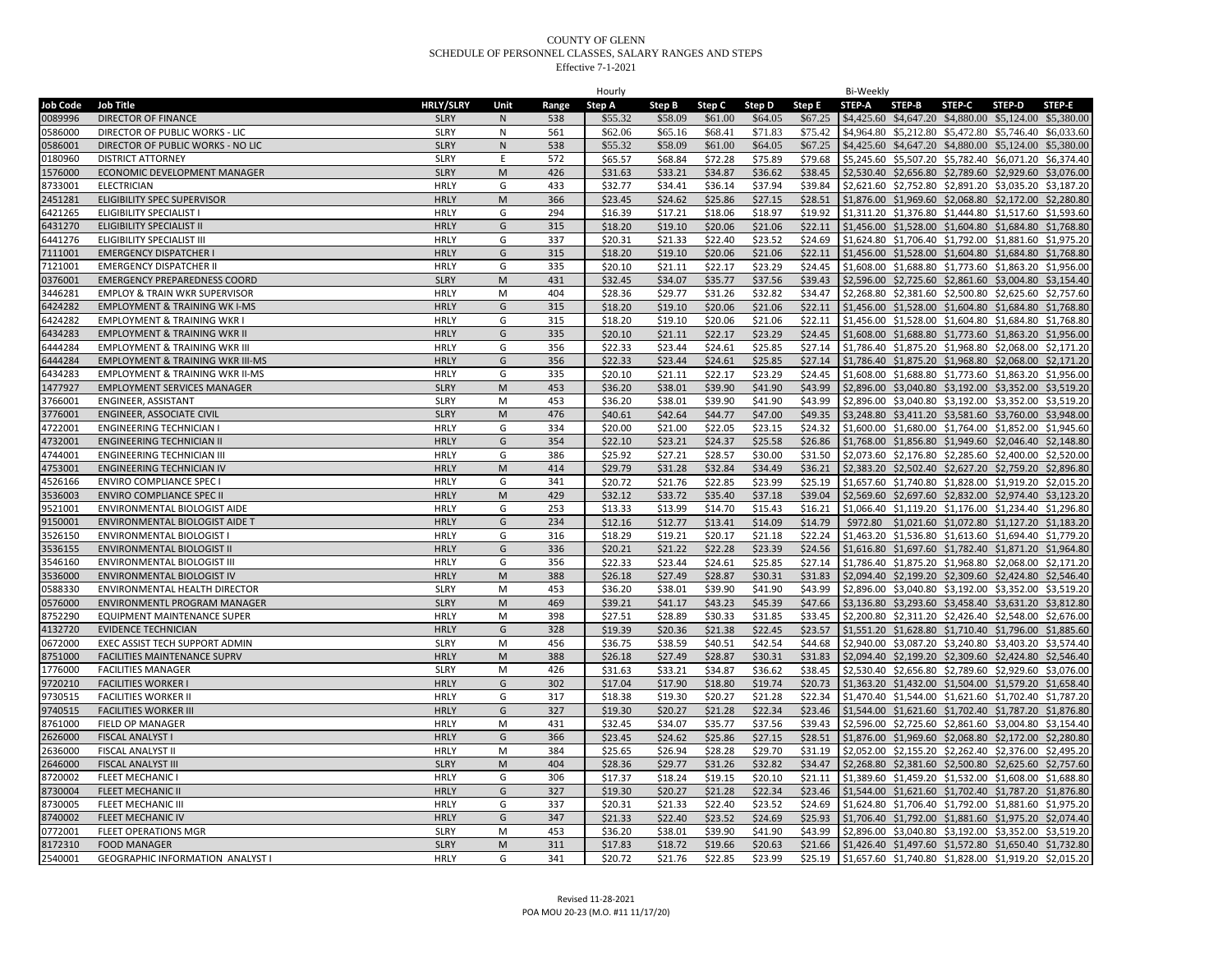| <b>HRLY/SLRY</b><br><b>Job Code</b><br>Unit<br><b>STEP-A</b><br>STEP-B<br>STEP-D<br>STEP-E<br><b>Job Title</b><br>Range<br>Step A<br>Step B<br>Step C<br>Step D<br>Step E<br><b>STEP-C</b><br>\$2,543.20 \$2,670.40 \$2,804.80 \$2,944.80 \$3,092.00<br>2550001<br><b>GEOGRAPHIC INFORMATION ANALYST II</b><br><b>HRLY</b><br>\$33.38<br>\$35.06<br>\$36.81<br>\$38.65<br>G<br>427<br>\$31.79<br>G<br>\$25.86<br>\$27.15<br>3356325<br>366<br>\$23.45<br>\$24.62<br>\$28.51<br>\$1,876.00 \$1,969.60 \$2,068.80 \$2,172.00 \$2,280.80<br><b>HEALTH EDUCATOR</b><br><b>HRLY</b><br><b>HRLY</b><br>G<br>\$21.86<br>\$22.95<br>\$24.10<br>\$25.31<br>3331002<br>HHSA CASE MANAGER AOD I<br>342<br>\$20.82<br>\$1,665.60 \$1,748.80 \$1,836.00 \$1,928.00 \$2,024.80<br>3333003<br>HHSA CASE MANAGER AOD II<br><b>HRLY</b><br>\$23.00<br>\$24.15<br>\$25.36<br>\$26.62<br>\$27.96<br>\$1,840.00 \$1,932.00 \$2,028.80 \$2,129.60 \$2,236.80<br>G<br>362<br>342<br>\$20.82<br>\$21.86<br>\$22.95<br>\$24.10<br>\$25.31<br>\$1,665.60 \$1,748.80 \$1,836.00 \$1,928.00 \$2,024.80<br>3331001<br>HHSA CASE MANAGER<br><b>HRLY</b><br>G<br>3333002<br>HHSA CASE MANAGER II<br>\$23.00<br>\$24.15<br>\$25.36<br>\$26.62<br>\$27.96<br>\$1,840.00 \$1,932.00 \$2,028.80 \$2,129.60 \$2,236.80<br><b>HRLY</b><br>G<br>362<br>\$28.01<br>\$29.41<br>\$2,032.00 \$2,133.60 \$2,240.80 \$2,352.80 \$2,470.40<br>2333003<br>HHSA CASE MANAGER III<br><b>HRLY</b><br>G<br>382<br>\$25.40<br>\$26.67<br>\$30.88<br>\$34.20<br>\$35.91<br>\$37.71<br>\$2,481.60 \$2,605.60 \$2,736.00 \$2,872.80 \$3,016.80<br>3328555<br>HHSA MENTAL HEALTH COUN, SENIOR I<br>422<br>\$31.02<br>\$32.57<br>HRLY<br>G<br>\$39.71<br>\$41.70<br>\$43.78<br>HHSA MENTAL HEALTH COUN, SENIOR II<br><b>HRLY</b><br>G<br>452<br>\$36.02<br>\$37.82<br>\$2,881.60 \$3,025.60 \$3,176.80 \$3,336.00 \$3,502.40<br>3338560<br>3348565<br>HHSA MENTAL HEALTH COUN, SENIOR III<br><b>HRLY</b><br>G<br>455<br>\$36.57<br>\$38.39<br>\$40.31<br>\$42.33<br>\$44.45<br>\$2,925.60 \$3,071.20 \$3,224.80 \$3,386.40 \$3,556.00<br>2346000<br>HHSA PROGRAM COORDINATOR<br><b>HRLY</b><br>${\sf M}$<br>410<br>\$29.21<br>\$30.67<br>\$32.20<br>\$33.81<br>\$35.51<br>\$2,336.80 \$2,453.60 \$2,576.00 \$2,704.80 \$2,840.80<br>\$43.62<br>\$3,013.60 \$3,164.80 \$3,322.40 \$3,489.60 \$3,664.00<br>3478990<br>HHSA PROGRAM MANAGER<br><b>SLRY</b><br>M<br>461<br>\$37.67<br>\$39.56<br>\$41.53<br>\$45.80<br><b>SLRY</b><br>\$41.63<br>\$43.71<br>\$45.89<br>\$48.18<br>\$50.59<br>\$3,330.40 \$3,496.80 \$3,671.20 \$3,854.40 \$4,047.20<br>6488990<br>HHSA PROGRAM MANAGER - ACSW/LCSW/MFT/PHN/RD/RN<br>M<br>481<br>0376220<br><b>SLRY</b><br>M<br>\$37.67<br>\$39.56<br>\$41.53<br>\$43.62<br>\$3,013.60 \$3,164.80 \$3,322.40 \$3,489.60 \$3,664.00<br>HHSA PROGRAM MANAGER - ADMIN<br>461<br>\$45.80<br>\$51.22<br>\$53.78<br>\$56.48<br>\$3,716.80 \$3,903.20 \$4,097.60 \$4,302.40 \$4,518.40<br>3478991<br>HHSA PROGRAM MANAGER II<br><b>SLRY</b><br>M<br>503<br>\$46.46<br>\$48.79<br>0348000<br>HHSA SENIOR PROGRAM COORD<br><b>SLRY</b><br>M<br>441<br>\$34.10<br>\$35.80<br>\$37.60<br>\$39.47<br>\$41.45<br>\$2,728.00 \$2,864.00 \$3,008.00 \$3,157.60 \$3,316.00<br>0347000<br>HHSA SENIOR PROGRAM COORD - ACSW/AMFT INTERN<br><b>SLRY</b><br>M<br>461<br>\$41.53<br>\$43.62<br>\$37.67<br>\$39.56<br>\$45.80<br>\$3,013.60 \$3,164.80 \$3,322.40 \$3,489.60 \$3,664.00<br>HHSA SENIOR PROGRAM COORD - LCSW/LMFT LIC<br>0346000<br><b>SLRY</b><br>M<br>471<br>\$43.66<br>\$45.84<br>\$48.13<br>\$3,168.00 \$3,326.40 \$3,492.80 \$3,667.20 \$3,850.40<br>\$39.60<br>\$41.58<br>0388994<br>HLTH & HUMAN SER AGNCY DIR<br><b>SLRY</b><br>${\sf N}$<br>588<br>\$71.00<br>\$74.55<br>\$78.28<br>\$82.19<br>\$86.30<br>\$5,680.00 \$5,964.00 \$6,262.40 \$6,575.20 \$6,904.00<br>9720205<br><b>HRLY</b><br>G<br>HOUSING REHABILITATION WKR<br>297<br>\$16.64<br>\$17.47<br>\$18.35<br>\$19.27<br>\$20.23<br>\$1,331.20 \$1,397.60 \$1,468.00 \$1,541.60 \$1,618.40<br>G<br>\$19.26<br>\$20.22<br>\$21.23<br>\$1,396.80 \$1,467.20 \$1,540.80 \$1,617.60 \$1,698.40<br>9730520<br><b>HOUSING REHABILITATION WKR II</b><br><b>HRLY</b><br>307<br>\$17.46<br>\$18.34<br>HOUSING REHABILITATION WKR III<br><b>HRLY</b><br>G<br>\$18.84<br>\$19.78<br>\$20.77<br>\$21.81<br>\$22.90<br>\$1,507.20 \$1,582.40 \$1,661.60 \$1,744.80 \$1,832.00<br>8741420<br>322<br><b>INFORMATION SYST ANALYST I</b><br>395<br>\$27.11<br>\$28.47<br>\$29.90<br>\$31.40<br>\$32.97<br>\$2,168.80 \$2,277.60 \$2,392.00 \$2,512.00 \$2,637.60<br>7635000<br><b>HRLY</b><br>G<br>4645000<br><b>INFORMATION SYST ANALYST II</b><br><b>HRLY</b><br>G<br>410<br>\$29.21<br>\$30.67<br>\$32.20<br>\$33.81<br>\$35.51<br>\$2,336.80 \$2,453.60 \$2,576.00 \$2,704.80 \$2,840.80<br>\$36.14<br>\$37.94<br>\$39.84<br>\$2,621.60 \$2,752.80 \$2,891.20 \$3,035.20 \$3,187.20<br><b>INFORMATION SYST ANALYST III</b><br><b>SLRY</b><br>\$32.77<br>\$34.41<br>1656000<br>M<br>433<br>\$29.50<br>\$32.53<br>\$34.15<br>\$35.85<br>\$2,360.00 \$2,478.40 \$2,602.40 \$2,732.00 \$2,868.00<br>2655000<br>INFORMATION SYSTEMS SUPERVISOR<br><b>SLRY</b><br>M<br>412<br>\$30.98<br>\$35.96<br>\$37.75<br>\$39.64<br><b>HRLY</b><br>M<br>432<br>\$32.61<br>\$34.24<br>\$2,608.80 \$2,739.20 \$2,876.80 \$3,020.00 \$3,171.20<br>2353000<br><b>INTEGRATED ADULT SVS SUPV</b><br>\$18.17<br>\$19.07<br>6424273<br>INTEGRATED CASE WORKER<br><b>HRLY</b><br>G<br>295<br>\$16.47<br>\$17.30<br>\$20.03<br>\$1,317.60 \$1,384.00 \$1,453.60 \$1,525.60 \$1,602.40<br>6464276<br><b>HRLY</b><br>315<br>\$18.20<br>\$19.10<br>\$20.06<br>\$21.06<br>\$22.11<br>\$1,456.00 \$1,528.00 \$1,604.80 \$1,684.80 \$1,768.80<br><b>INTEGRATED CASE WORKER II</b><br>G<br>\$21.83<br>\$22.92<br>\$1,584.00 \$1,663.20 \$1,746.40 \$1,833.60 \$1,924.80<br>6444279<br>INTEGRATED CASE WORKER III<br><b>HRLY</b><br>G<br>332<br>\$19.80<br>\$20.79<br>\$24.06<br>3036345<br><b>SLRY</b><br>${\sf M}$<br>469<br>\$39.21<br>\$41.17<br>\$43.23<br>\$45.39<br>\$47.66<br>\$3,136.80 \$3,293.60 \$3,458.40 \$3,631.20 \$3,812.80<br><b>INTERNAL AUDITOR</b><br>\$23.17<br>\$24.34<br>\$25.55<br>\$1,681.60 \$1,765.60 \$1,853.60 \$1,947.20 \$2,044.00<br>4122100<br>INVESTIGATIVE ASSISTANT *<br><b>HRLY</b><br>344<br>\$21.02<br>\$22.07<br>P<br>D<br>\$37.21<br>\$39.07<br>\$2,700.00 \$2,834.40 \$2,976.80 \$3,125.60 \$3,281.60<br>4133810<br><b>INVESTIGATOR</b><br><b>HRLY</b><br>439<br>\$33.75<br>\$35.43<br>\$41.02<br>P<br>\$21.72<br>\$22.80<br>\$23.94<br>5125726<br>JUVENILE HALL COUNSELOR I *<br><b>HRLY</b><br>331<br>\$19.70<br>\$20.69<br>\$1,576.00 \$1,655.20 \$1,737.60 \$1,824.00 \$1,915.20<br>5135727<br>JUVENILE HALL COUNSELOR II *<br><b>HRLY</b><br>P<br>342<br>\$20.82<br>\$21.86<br>\$22.95<br>\$24.10<br>\$25.31<br>\$1,665.60 \$1,748.80 \$1,836.00 \$1,928.00 \$2,024.80<br>5254001<br>JUVENILE HALL MANAGER<br><b>SLRY</b><br>M<br>451<br>\$35.83<br>\$37.63<br>\$39.50<br>\$41.48<br>\$43.55<br>\$2,866.40 \$3,010.40 \$3,160.00 \$3,318.40 \$3,484.00<br>6122350<br>LEGAL CLERK I<br><b>HRLY</b><br>G<br>287<br>\$17.44<br>\$18.32<br>\$15.82<br>\$16.62<br>\$19.24<br>\$1,265.60 \$1,329.60 \$1,395.20 \$1,465.60 \$1,539.20<br>6122351<br>LEGAL CLERK II<br><b>HRLY</b><br>G<br>307<br>\$19.26<br>\$20.22<br>\$17.46<br>\$18.34<br>\$21.23<br>\$1,396.80 \$1,467.20 \$1,540.80 \$1,617.60 \$1,698.40<br>633002<br><b>LEGAL CLERK II</b><br><b>HRLY</b><br>327<br>\$21.28<br>\$22.34<br>\$23.46<br>\$1,544.00 \$1,621.60 \$1,702.40 \$1,787.20 \$1,876.80<br>G<br>\$19.30<br>\$20.27<br>7122350<br><b>LEGAL SECRETARY I</b><br><b>HRLY</b><br>G<br>310<br>\$19.55<br>\$20.53<br>\$17.74<br>\$18.63<br>\$21.56<br>\$1,419.20 \$1,490.40 \$1,564.00 \$1,642.40 \$1,724.80<br>7122351<br><b>LEGAL SECRETARY II</b><br><b>HRLY</b><br>G<br>336<br>\$20.21<br>\$21.22<br>\$22.28<br>\$23.39<br>\$24.56<br>\$1,616.80 \$1,697.60 \$1,782.40 \$1,871.20 \$1,964.80<br>\$26.50<br>\$1,831.20 \$1,922.40 \$2,018.40 \$2,120.00 \$2,226.40<br>7633002<br><b>LEGAL SECRETARY III</b><br><b>HRLY</b><br>G<br>361<br>\$22.89<br>\$24.03<br>\$25.23<br>\$27.83<br>7633003<br>${\sf N}$<br>\$23.11<br>\$24.27<br>\$25.48<br>\$26.75<br>\$28.09<br>\$1,848.80 \$1,941.60 \$2,038.40 \$2,140.00 \$2,247.20<br>LEGAL SECRETARY TO CC<br>HRLY<br>363<br>\$28.28<br>\$29.70<br>\$2,052.00 \$2,155.20 \$2,262.40 \$2,376.00 \$2,495.20<br>7633004<br><b>HRLY</b><br>N<br>\$25.65<br>\$26.94<br>\$31.19<br>LEGAL SECRETARY TO CC - PARALEGAL<br>384<br>G<br>\$28.01<br>\$29.41<br>\$30.88<br>3323347<br>LIC. VOCATIONAL NURSE I<br><b>HRLY</b><br>382<br>\$25.40<br>\$26.67<br>\$2,032.00 \$2,133.60 \$2,240.80 \$2,352.80 \$2,470.40<br>\$32.51<br>3333348<br>LIC. VOCATIONAL NURSE II<br><b>HRLY</b><br>G<br>402<br>\$28.07<br>\$29.48<br>\$30.96<br>\$34.13<br>\$2,245.60 \$2,358.40 \$2,476.80 \$2,600.80 \$2,730.40<br>3740001<br><b>HRLY</b><br>G<br>347<br>\$21.33<br>\$22.40<br>\$23.52<br>\$24.69<br>\$25.93<br>\$1,706.40 \$1,792.00 \$1,881.60 \$1,975.20 \$2,074.40<br><b>MECHANIC IV</b><br>\$14.79<br>7413000<br>OFFICE ASSISTANT I<br><b>HRLY</b><br>G<br>244<br>\$12.77<br>\$13.41<br>\$14.09<br>\$15.53<br>\$1,021.60 \$1,072.80 \$1,127.20 \$1,183.20 \$1,242.40<br>7621000<br>\$12.77<br>\$13.41<br>\$14.09<br>\$14.79<br>\$15.53<br>\$1,021.60 \$1,072.80 \$1,127.20 \$1,183.20 \$1,242.40<br>OFFICE ASSISTANT I MS<br><b>HRLY</b><br>G<br>244<br>\$17.17<br><b>OFFICE ASSISTANT II</b><br>G<br>274<br>\$14.83<br>\$15.58<br>\$16.35<br>\$18.02<br>\$1,186.40 \$1,246.40 \$1,308.00 \$1,373.60 \$1,441.60<br>7631007<br><b>HRLY</b><br>\$16.35<br>\$17.17<br>7421385<br><b>HRLY</b><br>G<br>274<br>\$14.83<br>\$15.58<br>\$18.02<br>\$1,186.40 \$1,246.40 \$1,308.00 \$1,373.60 \$1,441.60<br>OFFICE ASSISTANT II MS<br>\$18.02<br>7431390<br>G<br>284<br>\$15.58<br>\$17.17<br>\$18.92<br>\$1,246.40 \$1,308.00 \$1,373.60 \$1,441.60 \$1,513.60<br>OFFICE ASSISTANT III<br><b>HRLY</b><br>\$16.35<br>\$17.17<br>OFFICE ASSISTANT III MS<br><b>HRLY</b><br>G<br>284<br>\$15.58<br>\$16.35<br>\$18.02<br>\$18.92<br>\$1,246.40 \$1,308.00 \$1,373.60 \$1,441.60 \$1,513.60<br>7631009<br>\$22.50<br>\$23.62<br>\$24.81<br>\$1,714.40 \$1,800.00 \$1,889.60 \$1,984.80 \$2,084.00<br>7651100<br>OFFICE ASSISTANT SUPERVISOR I<br><b>HRLY</b><br>M<br>348<br>\$21.43<br>\$26.05<br>7631001<br><b>OFFICE TECHNICIAN I</b><br><b>HRLY</b><br>G<br>303<br>\$17.13<br>\$17.98<br>\$18.88<br>\$19.83<br>\$20.82<br>\$1,370.40 \$1,438.40 \$1,510.40 \$1,586.40 \$1,665.60<br>\$19.39<br>\$20.36<br>\$21.38<br>\$22.45<br>\$23.57 \$1,551.20 \$1,628.80 \$1,710.40 \$1,796.00 \$1,885.60<br>7631002<br>OFFICE TECHNICIAN II<br>328<br><b>HRLY</b><br>G |  |  | Hourly |  |  | Bi-Weekly |  |
|----------------------------------------------------------------------------------------------------------------------------------------------------------------------------------------------------------------------------------------------------------------------------------------------------------------------------------------------------------------------------------------------------------------------------------------------------------------------------------------------------------------------------------------------------------------------------------------------------------------------------------------------------------------------------------------------------------------------------------------------------------------------------------------------------------------------------------------------------------------------------------------------------------------------------------------------------------------------------------------------------------------------------------------------------------------------------------------------------------------------------------------------------------------------------------------------------------------------------------------------------------------------------------------------------------------------------------------------------------------------------------------------------------------------------------------------------------------------------------------------------------------------------------------------------------------------------------------------------------------------------------------------------------------------------------------------------------------------------------------------------------------------------------------------------------------------------------------------------------------------------------------------------------------------------------------------------------------------------------------------------------------------------------------------------------------------------------------------------------------------------------------------------------------------------------------------------------------------------------------------------------------------------------------------------------------------------------------------------------------------------------------------------------------------------------------------------------------------------------------------------------------------------------------------------------------------------------------------------------------------------------------------------------------------------------------------------------------------------------------------------------------------------------------------------------------------------------------------------------------------------------------------------------------------------------------------------------------------------------------------------------------------------------------------------------------------------------------------------------------------------------------------------------------------------------------------------------------------------------------------------------------------------------------------------------------------------------------------------------------------------------------------------------------------------------------------------------------------------------------------------------------------------------------------------------------------------------------------------------------------------------------------------------------------------------------------------------------------------------------------------------------------------------------------------------------------------------------------------------------------------------------------------------------------------------------------------------------------------------------------------------------------------------------------------------------------------------------------------------------------------------------------------------------------------------------------------------------------------------------------------------------------------------------------------------------------------------------------------------------------------------------------------------------------------------------------------------------------------------------------------------------------------------------------------------------------------------------------------------------------------------------------------------------------------------------------------------------------------------------------------------------------------------------------------------------------------------------------------------------------------------------------------------------------------------------------------------------------------------------------------------------------------------------------------------------------------------------------------------------------------------------------------------------------------------------------------------------------------------------------------------------------------------------------------------------------------------------------------------------------------------------------------------------------------------------------------------------------------------------------------------------------------------------------------------------------------------------------------------------------------------------------------------------------------------------------------------------------------------------------------------------------------------------------------------------------------------------------------------------------------------------------------------------------------------------------------------------------------------------------------------------------------------------------------------------------------------------------------------------------------------------------------------------------------------------------------------------------------------------------------------------------------------------------------------------------------------------------------------------------------------------------------------------------------------------------------------------------------------------------------------------------------------------------------------------------------------------------------------------------------------------------------------------------------------------------------------------------------------------------------------------------------------------------------------------------------------------------------------------------------------------------------------------------------------------------------------------------------------------------------------------------------------------------------------------------------------------------------------------------------------------------------------------------------------------------------------------------------------------------------------------------------------------------------------------------------------------------------------------------------------------------------------------------------------------------------------------------------------------------------------------------------------------------------------------------------------------------------------------------------------------------------------------------------------------------------------------------------------------------------------------------------------------------------------------------------------------------------------------------------------------------------------------------------------------------------------------------------------------------------------------------------------------------------------------------------------------------------------------------------------------------------------------------------------------------------------------------------------------------------------------------------------------------------------------------------------------------------------------------------------------------------------------------------------------------------------------------------------------------------------------------------------------------------------------------------------------------------------------------------------------------------------------------------------------------------------------------------------------------------------------------------------------------------------------------------------------------------------------------------------------------------------------------------------------------------------------------------------------------------------------------------------------------------------------------------------------------------------------------------------------------------------------------------------------------------------------------------------------------------------------------------------------------------------------------------------------------------------------------------------------------------------------------------------------------------------------------------------------------------------------------------------------------------------------------------------------------------------------------------------------------------------------------------------------------------------------------------------------------------------------------------------------------------------------------------------------------------------------------------------------------------------------------------------------------------------------------------------------------------------------------------------------------------------------------------------------------------------------------------------------------------------------------------------------------------------------------------------------------------------------------------------------------------------------------------------------------------------------------------------------------------------------------------------------------------------------------------------------------------------------------------------------------------------------------------------------------------------------------------------------------------------------------------------------------------------------------------------------------------------------------------------|--|--|--------|--|--|-----------|--|
|                                                                                                                                                                                                                                                                                                                                                                                                                                                                                                                                                                                                                                                                                                                                                                                                                                                                                                                                                                                                                                                                                                                                                                                                                                                                                                                                                                                                                                                                                                                                                                                                                                                                                                                                                                                                                                                                                                                                                                                                                                                                                                                                                                                                                                                                                                                                                                                                                                                                                                                                                                                                                                                                                                                                                                                                                                                                                                                                                                                                                                                                                                                                                                                                                                                                                                                                                                                                                                                                                                                                                                                                                                                                                                                                                                                                                                                                                                                                                                                                                                                                                                                                                                                                                                                                                                                                                                                                                                                                                                                                                                                                                                                                                                                                                                                                                                                                                                                                                                                                                                                                                                                                                                                                                                                                                                                                                                                                                                                                                                                                                                                                                                                                                                                                                                                                                                                                                                                                                                                                                                                                                                                                                                                                                                                                                                                                                                                                                                                                                                                                                                                                                                                                                                                                                                                                                                                                                                                                                                                                                                                                                                                                                                                                                                                                                                                                                                                                                                                                                                                                                                                                                                                                                                                                                                                                                                                                                                                                                                                                                                                                                                                                                                                                                                                                                                                                                                                                                                                                                                                                                                                                                                                                                                                                                                                                                                                                                                                                                                                                                                                                                                                                                                                                                                                                                                                                                                                                                                                                                                                                                                                                                                                                                                                                                                                                                                                                                                                                                                                                                                                                                                                                                                                                                                                                                                                                                                                                                                                                                                                                                                                                                                                                                                                                                                                  |  |  |        |  |  |           |  |
|                                                                                                                                                                                                                                                                                                                                                                                                                                                                                                                                                                                                                                                                                                                                                                                                                                                                                                                                                                                                                                                                                                                                                                                                                                                                                                                                                                                                                                                                                                                                                                                                                                                                                                                                                                                                                                                                                                                                                                                                                                                                                                                                                                                                                                                                                                                                                                                                                                                                                                                                                                                                                                                                                                                                                                                                                                                                                                                                                                                                                                                                                                                                                                                                                                                                                                                                                                                                                                                                                                                                                                                                                                                                                                                                                                                                                                                                                                                                                                                                                                                                                                                                                                                                                                                                                                                                                                                                                                                                                                                                                                                                                                                                                                                                                                                                                                                                                                                                                                                                                                                                                                                                                                                                                                                                                                                                                                                                                                                                                                                                                                                                                                                                                                                                                                                                                                                                                                                                                                                                                                                                                                                                                                                                                                                                                                                                                                                                                                                                                                                                                                                                                                                                                                                                                                                                                                                                                                                                                                                                                                                                                                                                                                                                                                                                                                                                                                                                                                                                                                                                                                                                                                                                                                                                                                                                                                                                                                                                                                                                                                                                                                                                                                                                                                                                                                                                                                                                                                                                                                                                                                                                                                                                                                                                                                                                                                                                                                                                                                                                                                                                                                                                                                                                                                                                                                                                                                                                                                                                                                                                                                                                                                                                                                                                                                                                                                                                                                                                                                                                                                                                                                                                                                                                                                                                                                                                                                                                                                                                                                                                                                                                                                                                                                                                                                                  |  |  |        |  |  |           |  |
|                                                                                                                                                                                                                                                                                                                                                                                                                                                                                                                                                                                                                                                                                                                                                                                                                                                                                                                                                                                                                                                                                                                                                                                                                                                                                                                                                                                                                                                                                                                                                                                                                                                                                                                                                                                                                                                                                                                                                                                                                                                                                                                                                                                                                                                                                                                                                                                                                                                                                                                                                                                                                                                                                                                                                                                                                                                                                                                                                                                                                                                                                                                                                                                                                                                                                                                                                                                                                                                                                                                                                                                                                                                                                                                                                                                                                                                                                                                                                                                                                                                                                                                                                                                                                                                                                                                                                                                                                                                                                                                                                                                                                                                                                                                                                                                                                                                                                                                                                                                                                                                                                                                                                                                                                                                                                                                                                                                                                                                                                                                                                                                                                                                                                                                                                                                                                                                                                                                                                                                                                                                                                                                                                                                                                                                                                                                                                                                                                                                                                                                                                                                                                                                                                                                                                                                                                                                                                                                                                                                                                                                                                                                                                                                                                                                                                                                                                                                                                                                                                                                                                                                                                                                                                                                                                                                                                                                                                                                                                                                                                                                                                                                                                                                                                                                                                                                                                                                                                                                                                                                                                                                                                                                                                                                                                                                                                                                                                                                                                                                                                                                                                                                                                                                                                                                                                                                                                                                                                                                                                                                                                                                                                                                                                                                                                                                                                                                                                                                                                                                                                                                                                                                                                                                                                                                                                                                                                                                                                                                                                                                                                                                                                                                                                                                                                                                  |  |  |        |  |  |           |  |
|                                                                                                                                                                                                                                                                                                                                                                                                                                                                                                                                                                                                                                                                                                                                                                                                                                                                                                                                                                                                                                                                                                                                                                                                                                                                                                                                                                                                                                                                                                                                                                                                                                                                                                                                                                                                                                                                                                                                                                                                                                                                                                                                                                                                                                                                                                                                                                                                                                                                                                                                                                                                                                                                                                                                                                                                                                                                                                                                                                                                                                                                                                                                                                                                                                                                                                                                                                                                                                                                                                                                                                                                                                                                                                                                                                                                                                                                                                                                                                                                                                                                                                                                                                                                                                                                                                                                                                                                                                                                                                                                                                                                                                                                                                                                                                                                                                                                                                                                                                                                                                                                                                                                                                                                                                                                                                                                                                                                                                                                                                                                                                                                                                                                                                                                                                                                                                                                                                                                                                                                                                                                                                                                                                                                                                                                                                                                                                                                                                                                                                                                                                                                                                                                                                                                                                                                                                                                                                                                                                                                                                                                                                                                                                                                                                                                                                                                                                                                                                                                                                                                                                                                                                                                                                                                                                                                                                                                                                                                                                                                                                                                                                                                                                                                                                                                                                                                                                                                                                                                                                                                                                                                                                                                                                                                                                                                                                                                                                                                                                                                                                                                                                                                                                                                                                                                                                                                                                                                                                                                                                                                                                                                                                                                                                                                                                                                                                                                                                                                                                                                                                                                                                                                                                                                                                                                                                                                                                                                                                                                                                                                                                                                                                                                                                                                                                                  |  |  |        |  |  |           |  |
|                                                                                                                                                                                                                                                                                                                                                                                                                                                                                                                                                                                                                                                                                                                                                                                                                                                                                                                                                                                                                                                                                                                                                                                                                                                                                                                                                                                                                                                                                                                                                                                                                                                                                                                                                                                                                                                                                                                                                                                                                                                                                                                                                                                                                                                                                                                                                                                                                                                                                                                                                                                                                                                                                                                                                                                                                                                                                                                                                                                                                                                                                                                                                                                                                                                                                                                                                                                                                                                                                                                                                                                                                                                                                                                                                                                                                                                                                                                                                                                                                                                                                                                                                                                                                                                                                                                                                                                                                                                                                                                                                                                                                                                                                                                                                                                                                                                                                                                                                                                                                                                                                                                                                                                                                                                                                                                                                                                                                                                                                                                                                                                                                                                                                                                                                                                                                                                                                                                                                                                                                                                                                                                                                                                                                                                                                                                                                                                                                                                                                                                                                                                                                                                                                                                                                                                                                                                                                                                                                                                                                                                                                                                                                                                                                                                                                                                                                                                                                                                                                                                                                                                                                                                                                                                                                                                                                                                                                                                                                                                                                                                                                                                                                                                                                                                                                                                                                                                                                                                                                                                                                                                                                                                                                                                                                                                                                                                                                                                                                                                                                                                                                                                                                                                                                                                                                                                                                                                                                                                                                                                                                                                                                                                                                                                                                                                                                                                                                                                                                                                                                                                                                                                                                                                                                                                                                                                                                                                                                                                                                                                                                                                                                                                                                                                                                                                  |  |  |        |  |  |           |  |
|                                                                                                                                                                                                                                                                                                                                                                                                                                                                                                                                                                                                                                                                                                                                                                                                                                                                                                                                                                                                                                                                                                                                                                                                                                                                                                                                                                                                                                                                                                                                                                                                                                                                                                                                                                                                                                                                                                                                                                                                                                                                                                                                                                                                                                                                                                                                                                                                                                                                                                                                                                                                                                                                                                                                                                                                                                                                                                                                                                                                                                                                                                                                                                                                                                                                                                                                                                                                                                                                                                                                                                                                                                                                                                                                                                                                                                                                                                                                                                                                                                                                                                                                                                                                                                                                                                                                                                                                                                                                                                                                                                                                                                                                                                                                                                                                                                                                                                                                                                                                                                                                                                                                                                                                                                                                                                                                                                                                                                                                                                                                                                                                                                                                                                                                                                                                                                                                                                                                                                                                                                                                                                                                                                                                                                                                                                                                                                                                                                                                                                                                                                                                                                                                                                                                                                                                                                                                                                                                                                                                                                                                                                                                                                                                                                                                                                                                                                                                                                                                                                                                                                                                                                                                                                                                                                                                                                                                                                                                                                                                                                                                                                                                                                                                                                                                                                                                                                                                                                                                                                                                                                                                                                                                                                                                                                                                                                                                                                                                                                                                                                                                                                                                                                                                                                                                                                                                                                                                                                                                                                                                                                                                                                                                                                                                                                                                                                                                                                                                                                                                                                                                                                                                                                                                                                                                                                                                                                                                                                                                                                                                                                                                                                                                                                                                                                                  |  |  |        |  |  |           |  |
|                                                                                                                                                                                                                                                                                                                                                                                                                                                                                                                                                                                                                                                                                                                                                                                                                                                                                                                                                                                                                                                                                                                                                                                                                                                                                                                                                                                                                                                                                                                                                                                                                                                                                                                                                                                                                                                                                                                                                                                                                                                                                                                                                                                                                                                                                                                                                                                                                                                                                                                                                                                                                                                                                                                                                                                                                                                                                                                                                                                                                                                                                                                                                                                                                                                                                                                                                                                                                                                                                                                                                                                                                                                                                                                                                                                                                                                                                                                                                                                                                                                                                                                                                                                                                                                                                                                                                                                                                                                                                                                                                                                                                                                                                                                                                                                                                                                                                                                                                                                                                                                                                                                                                                                                                                                                                                                                                                                                                                                                                                                                                                                                                                                                                                                                                                                                                                                                                                                                                                                                                                                                                                                                                                                                                                                                                                                                                                                                                                                                                                                                                                                                                                                                                                                                                                                                                                                                                                                                                                                                                                                                                                                                                                                                                                                                                                                                                                                                                                                                                                                                                                                                                                                                                                                                                                                                                                                                                                                                                                                                                                                                                                                                                                                                                                                                                                                                                                                                                                                                                                                                                                                                                                                                                                                                                                                                                                                                                                                                                                                                                                                                                                                                                                                                                                                                                                                                                                                                                                                                                                                                                                                                                                                                                                                                                                                                                                                                                                                                                                                                                                                                                                                                                                                                                                                                                                                                                                                                                                                                                                                                                                                                                                                                                                                                                                                  |  |  |        |  |  |           |  |
|                                                                                                                                                                                                                                                                                                                                                                                                                                                                                                                                                                                                                                                                                                                                                                                                                                                                                                                                                                                                                                                                                                                                                                                                                                                                                                                                                                                                                                                                                                                                                                                                                                                                                                                                                                                                                                                                                                                                                                                                                                                                                                                                                                                                                                                                                                                                                                                                                                                                                                                                                                                                                                                                                                                                                                                                                                                                                                                                                                                                                                                                                                                                                                                                                                                                                                                                                                                                                                                                                                                                                                                                                                                                                                                                                                                                                                                                                                                                                                                                                                                                                                                                                                                                                                                                                                                                                                                                                                                                                                                                                                                                                                                                                                                                                                                                                                                                                                                                                                                                                                                                                                                                                                                                                                                                                                                                                                                                                                                                                                                                                                                                                                                                                                                                                                                                                                                                                                                                                                                                                                                                                                                                                                                                                                                                                                                                                                                                                                                                                                                                                                                                                                                                                                                                                                                                                                                                                                                                                                                                                                                                                                                                                                                                                                                                                                                                                                                                                                                                                                                                                                                                                                                                                                                                                                                                                                                                                                                                                                                                                                                                                                                                                                                                                                                                                                                                                                                                                                                                                                                                                                                                                                                                                                                                                                                                                                                                                                                                                                                                                                                                                                                                                                                                                                                                                                                                                                                                                                                                                                                                                                                                                                                                                                                                                                                                                                                                                                                                                                                                                                                                                                                                                                                                                                                                                                                                                                                                                                                                                                                                                                                                                                                                                                                                                                                  |  |  |        |  |  |           |  |
|                                                                                                                                                                                                                                                                                                                                                                                                                                                                                                                                                                                                                                                                                                                                                                                                                                                                                                                                                                                                                                                                                                                                                                                                                                                                                                                                                                                                                                                                                                                                                                                                                                                                                                                                                                                                                                                                                                                                                                                                                                                                                                                                                                                                                                                                                                                                                                                                                                                                                                                                                                                                                                                                                                                                                                                                                                                                                                                                                                                                                                                                                                                                                                                                                                                                                                                                                                                                                                                                                                                                                                                                                                                                                                                                                                                                                                                                                                                                                                                                                                                                                                                                                                                                                                                                                                                                                                                                                                                                                                                                                                                                                                                                                                                                                                                                                                                                                                                                                                                                                                                                                                                                                                                                                                                                                                                                                                                                                                                                                                                                                                                                                                                                                                                                                                                                                                                                                                                                                                                                                                                                                                                                                                                                                                                                                                                                                                                                                                                                                                                                                                                                                                                                                                                                                                                                                                                                                                                                                                                                                                                                                                                                                                                                                                                                                                                                                                                                                                                                                                                                                                                                                                                                                                                                                                                                                                                                                                                                                                                                                                                                                                                                                                                                                                                                                                                                                                                                                                                                                                                                                                                                                                                                                                                                                                                                                                                                                                                                                                                                                                                                                                                                                                                                                                                                                                                                                                                                                                                                                                                                                                                                                                                                                                                                                                                                                                                                                                                                                                                                                                                                                                                                                                                                                                                                                                                                                                                                                                                                                                                                                                                                                                                                                                                                                                                  |  |  |        |  |  |           |  |
|                                                                                                                                                                                                                                                                                                                                                                                                                                                                                                                                                                                                                                                                                                                                                                                                                                                                                                                                                                                                                                                                                                                                                                                                                                                                                                                                                                                                                                                                                                                                                                                                                                                                                                                                                                                                                                                                                                                                                                                                                                                                                                                                                                                                                                                                                                                                                                                                                                                                                                                                                                                                                                                                                                                                                                                                                                                                                                                                                                                                                                                                                                                                                                                                                                                                                                                                                                                                                                                                                                                                                                                                                                                                                                                                                                                                                                                                                                                                                                                                                                                                                                                                                                                                                                                                                                                                                                                                                                                                                                                                                                                                                                                                                                                                                                                                                                                                                                                                                                                                                                                                                                                                                                                                                                                                                                                                                                                                                                                                                                                                                                                                                                                                                                                                                                                                                                                                                                                                                                                                                                                                                                                                                                                                                                                                                                                                                                                                                                                                                                                                                                                                                                                                                                                                                                                                                                                                                                                                                                                                                                                                                                                                                                                                                                                                                                                                                                                                                                                                                                                                                                                                                                                                                                                                                                                                                                                                                                                                                                                                                                                                                                                                                                                                                                                                                                                                                                                                                                                                                                                                                                                                                                                                                                                                                                                                                                                                                                                                                                                                                                                                                                                                                                                                                                                                                                                                                                                                                                                                                                                                                                                                                                                                                                                                                                                                                                                                                                                                                                                                                                                                                                                                                                                                                                                                                                                                                                                                                                                                                                                                                                                                                                                                                                                                                                                  |  |  |        |  |  |           |  |
|                                                                                                                                                                                                                                                                                                                                                                                                                                                                                                                                                                                                                                                                                                                                                                                                                                                                                                                                                                                                                                                                                                                                                                                                                                                                                                                                                                                                                                                                                                                                                                                                                                                                                                                                                                                                                                                                                                                                                                                                                                                                                                                                                                                                                                                                                                                                                                                                                                                                                                                                                                                                                                                                                                                                                                                                                                                                                                                                                                                                                                                                                                                                                                                                                                                                                                                                                                                                                                                                                                                                                                                                                                                                                                                                                                                                                                                                                                                                                                                                                                                                                                                                                                                                                                                                                                                                                                                                                                                                                                                                                                                                                                                                                                                                                                                                                                                                                                                                                                                                                                                                                                                                                                                                                                                                                                                                                                                                                                                                                                                                                                                                                                                                                                                                                                                                                                                                                                                                                                                                                                                                                                                                                                                                                                                                                                                                                                                                                                                                                                                                                                                                                                                                                                                                                                                                                                                                                                                                                                                                                                                                                                                                                                                                                                                                                                                                                                                                                                                                                                                                                                                                                                                                                                                                                                                                                                                                                                                                                                                                                                                                                                                                                                                                                                                                                                                                                                                                                                                                                                                                                                                                                                                                                                                                                                                                                                                                                                                                                                                                                                                                                                                                                                                                                                                                                                                                                                                                                                                                                                                                                                                                                                                                                                                                                                                                                                                                                                                                                                                                                                                                                                                                                                                                                                                                                                                                                                                                                                                                                                                                                                                                                                                                                                                                                                                  |  |  |        |  |  |           |  |
|                                                                                                                                                                                                                                                                                                                                                                                                                                                                                                                                                                                                                                                                                                                                                                                                                                                                                                                                                                                                                                                                                                                                                                                                                                                                                                                                                                                                                                                                                                                                                                                                                                                                                                                                                                                                                                                                                                                                                                                                                                                                                                                                                                                                                                                                                                                                                                                                                                                                                                                                                                                                                                                                                                                                                                                                                                                                                                                                                                                                                                                                                                                                                                                                                                                                                                                                                                                                                                                                                                                                                                                                                                                                                                                                                                                                                                                                                                                                                                                                                                                                                                                                                                                                                                                                                                                                                                                                                                                                                                                                                                                                                                                                                                                                                                                                                                                                                                                                                                                                                                                                                                                                                                                                                                                                                                                                                                                                                                                                                                                                                                                                                                                                                                                                                                                                                                                                                                                                                                                                                                                                                                                                                                                                                                                                                                                                                                                                                                                                                                                                                                                                                                                                                                                                                                                                                                                                                                                                                                                                                                                                                                                                                                                                                                                                                                                                                                                                                                                                                                                                                                                                                                                                                                                                                                                                                                                                                                                                                                                                                                                                                                                                                                                                                                                                                                                                                                                                                                                                                                                                                                                                                                                                                                                                                                                                                                                                                                                                                                                                                                                                                                                                                                                                                                                                                                                                                                                                                                                                                                                                                                                                                                                                                                                                                                                                                                                                                                                                                                                                                                                                                                                                                                                                                                                                                                                                                                                                                                                                                                                                                                                                                                                                                                                                                                                  |  |  |        |  |  |           |  |
|                                                                                                                                                                                                                                                                                                                                                                                                                                                                                                                                                                                                                                                                                                                                                                                                                                                                                                                                                                                                                                                                                                                                                                                                                                                                                                                                                                                                                                                                                                                                                                                                                                                                                                                                                                                                                                                                                                                                                                                                                                                                                                                                                                                                                                                                                                                                                                                                                                                                                                                                                                                                                                                                                                                                                                                                                                                                                                                                                                                                                                                                                                                                                                                                                                                                                                                                                                                                                                                                                                                                                                                                                                                                                                                                                                                                                                                                                                                                                                                                                                                                                                                                                                                                                                                                                                                                                                                                                                                                                                                                                                                                                                                                                                                                                                                                                                                                                                                                                                                                                                                                                                                                                                                                                                                                                                                                                                                                                                                                                                                                                                                                                                                                                                                                                                                                                                                                                                                                                                                                                                                                                                                                                                                                                                                                                                                                                                                                                                                                                                                                                                                                                                                                                                                                                                                                                                                                                                                                                                                                                                                                                                                                                                                                                                                                                                                                                                                                                                                                                                                                                                                                                                                                                                                                                                                                                                                                                                                                                                                                                                                                                                                                                                                                                                                                                                                                                                                                                                                                                                                                                                                                                                                                                                                                                                                                                                                                                                                                                                                                                                                                                                                                                                                                                                                                                                                                                                                                                                                                                                                                                                                                                                                                                                                                                                                                                                                                                                                                                                                                                                                                                                                                                                                                                                                                                                                                                                                                                                                                                                                                                                                                                                                                                                                                                                                  |  |  |        |  |  |           |  |
|                                                                                                                                                                                                                                                                                                                                                                                                                                                                                                                                                                                                                                                                                                                                                                                                                                                                                                                                                                                                                                                                                                                                                                                                                                                                                                                                                                                                                                                                                                                                                                                                                                                                                                                                                                                                                                                                                                                                                                                                                                                                                                                                                                                                                                                                                                                                                                                                                                                                                                                                                                                                                                                                                                                                                                                                                                                                                                                                                                                                                                                                                                                                                                                                                                                                                                                                                                                                                                                                                                                                                                                                                                                                                                                                                                                                                                                                                                                                                                                                                                                                                                                                                                                                                                                                                                                                                                                                                                                                                                                                                                                                                                                                                                                                                                                                                                                                                                                                                                                                                                                                                                                                                                                                                                                                                                                                                                                                                                                                                                                                                                                                                                                                                                                                                                                                                                                                                                                                                                                                                                                                                                                                                                                                                                                                                                                                                                                                                                                                                                                                                                                                                                                                                                                                                                                                                                                                                                                                                                                                                                                                                                                                                                                                                                                                                                                                                                                                                                                                                                                                                                                                                                                                                                                                                                                                                                                                                                                                                                                                                                                                                                                                                                                                                                                                                                                                                                                                                                                                                                                                                                                                                                                                                                                                                                                                                                                                                                                                                                                                                                                                                                                                                                                                                                                                                                                                                                                                                                                                                                                                                                                                                                                                                                                                                                                                                                                                                                                                                                                                                                                                                                                                                                                                                                                                                                                                                                                                                                                                                                                                                                                                                                                                                                                                                                                  |  |  |        |  |  |           |  |
|                                                                                                                                                                                                                                                                                                                                                                                                                                                                                                                                                                                                                                                                                                                                                                                                                                                                                                                                                                                                                                                                                                                                                                                                                                                                                                                                                                                                                                                                                                                                                                                                                                                                                                                                                                                                                                                                                                                                                                                                                                                                                                                                                                                                                                                                                                                                                                                                                                                                                                                                                                                                                                                                                                                                                                                                                                                                                                                                                                                                                                                                                                                                                                                                                                                                                                                                                                                                                                                                                                                                                                                                                                                                                                                                                                                                                                                                                                                                                                                                                                                                                                                                                                                                                                                                                                                                                                                                                                                                                                                                                                                                                                                                                                                                                                                                                                                                                                                                                                                                                                                                                                                                                                                                                                                                                                                                                                                                                                                                                                                                                                                                                                                                                                                                                                                                                                                                                                                                                                                                                                                                                                                                                                                                                                                                                                                                                                                                                                                                                                                                                                                                                                                                                                                                                                                                                                                                                                                                                                                                                                                                                                                                                                                                                                                                                                                                                                                                                                                                                                                                                                                                                                                                                                                                                                                                                                                                                                                                                                                                                                                                                                                                                                                                                                                                                                                                                                                                                                                                                                                                                                                                                                                                                                                                                                                                                                                                                                                                                                                                                                                                                                                                                                                                                                                                                                                                                                                                                                                                                                                                                                                                                                                                                                                                                                                                                                                                                                                                                                                                                                                                                                                                                                                                                                                                                                                                                                                                                                                                                                                                                                                                                                                                                                                                                                                  |  |  |        |  |  |           |  |
|                                                                                                                                                                                                                                                                                                                                                                                                                                                                                                                                                                                                                                                                                                                                                                                                                                                                                                                                                                                                                                                                                                                                                                                                                                                                                                                                                                                                                                                                                                                                                                                                                                                                                                                                                                                                                                                                                                                                                                                                                                                                                                                                                                                                                                                                                                                                                                                                                                                                                                                                                                                                                                                                                                                                                                                                                                                                                                                                                                                                                                                                                                                                                                                                                                                                                                                                                                                                                                                                                                                                                                                                                                                                                                                                                                                                                                                                                                                                                                                                                                                                                                                                                                                                                                                                                                                                                                                                                                                                                                                                                                                                                                                                                                                                                                                                                                                                                                                                                                                                                                                                                                                                                                                                                                                                                                                                                                                                                                                                                                                                                                                                                                                                                                                                                                                                                                                                                                                                                                                                                                                                                                                                                                                                                                                                                                                                                                                                                                                                                                                                                                                                                                                                                                                                                                                                                                                                                                                                                                                                                                                                                                                                                                                                                                                                                                                                                                                                                                                                                                                                                                                                                                                                                                                                                                                                                                                                                                                                                                                                                                                                                                                                                                                                                                                                                                                                                                                                                                                                                                                                                                                                                                                                                                                                                                                                                                                                                                                                                                                                                                                                                                                                                                                                                                                                                                                                                                                                                                                                                                                                                                                                                                                                                                                                                                                                                                                                                                                                                                                                                                                                                                                                                                                                                                                                                                                                                                                                                                                                                                                                                                                                                                                                                                                                                                                  |  |  |        |  |  |           |  |
|                                                                                                                                                                                                                                                                                                                                                                                                                                                                                                                                                                                                                                                                                                                                                                                                                                                                                                                                                                                                                                                                                                                                                                                                                                                                                                                                                                                                                                                                                                                                                                                                                                                                                                                                                                                                                                                                                                                                                                                                                                                                                                                                                                                                                                                                                                                                                                                                                                                                                                                                                                                                                                                                                                                                                                                                                                                                                                                                                                                                                                                                                                                                                                                                                                                                                                                                                                                                                                                                                                                                                                                                                                                                                                                                                                                                                                                                                                                                                                                                                                                                                                                                                                                                                                                                                                                                                                                                                                                                                                                                                                                                                                                                                                                                                                                                                                                                                                                                                                                                                                                                                                                                                                                                                                                                                                                                                                                                                                                                                                                                                                                                                                                                                                                                                                                                                                                                                                                                                                                                                                                                                                                                                                                                                                                                                                                                                                                                                                                                                                                                                                                                                                                                                                                                                                                                                                                                                                                                                                                                                                                                                                                                                                                                                                                                                                                                                                                                                                                                                                                                                                                                                                                                                                                                                                                                                                                                                                                                                                                                                                                                                                                                                                                                                                                                                                                                                                                                                                                                                                                                                                                                                                                                                                                                                                                                                                                                                                                                                                                                                                                                                                                                                                                                                                                                                                                                                                                                                                                                                                                                                                                                                                                                                                                                                                                                                                                                                                                                                                                                                                                                                                                                                                                                                                                                                                                                                                                                                                                                                                                                                                                                                                                                                                                                                                                  |  |  |        |  |  |           |  |
|                                                                                                                                                                                                                                                                                                                                                                                                                                                                                                                                                                                                                                                                                                                                                                                                                                                                                                                                                                                                                                                                                                                                                                                                                                                                                                                                                                                                                                                                                                                                                                                                                                                                                                                                                                                                                                                                                                                                                                                                                                                                                                                                                                                                                                                                                                                                                                                                                                                                                                                                                                                                                                                                                                                                                                                                                                                                                                                                                                                                                                                                                                                                                                                                                                                                                                                                                                                                                                                                                                                                                                                                                                                                                                                                                                                                                                                                                                                                                                                                                                                                                                                                                                                                                                                                                                                                                                                                                                                                                                                                                                                                                                                                                                                                                                                                                                                                                                                                                                                                                                                                                                                                                                                                                                                                                                                                                                                                                                                                                                                                                                                                                                                                                                                                                                                                                                                                                                                                                                                                                                                                                                                                                                                                                                                                                                                                                                                                                                                                                                                                                                                                                                                                                                                                                                                                                                                                                                                                                                                                                                                                                                                                                                                                                                                                                                                                                                                                                                                                                                                                                                                                                                                                                                                                                                                                                                                                                                                                                                                                                                                                                                                                                                                                                                                                                                                                                                                                                                                                                                                                                                                                                                                                                                                                                                                                                                                                                                                                                                                                                                                                                                                                                                                                                                                                                                                                                                                                                                                                                                                                                                                                                                                                                                                                                                                                                                                                                                                                                                                                                                                                                                                                                                                                                                                                                                                                                                                                                                                                                                                                                                                                                                                                                                                                                                                  |  |  |        |  |  |           |  |
|                                                                                                                                                                                                                                                                                                                                                                                                                                                                                                                                                                                                                                                                                                                                                                                                                                                                                                                                                                                                                                                                                                                                                                                                                                                                                                                                                                                                                                                                                                                                                                                                                                                                                                                                                                                                                                                                                                                                                                                                                                                                                                                                                                                                                                                                                                                                                                                                                                                                                                                                                                                                                                                                                                                                                                                                                                                                                                                                                                                                                                                                                                                                                                                                                                                                                                                                                                                                                                                                                                                                                                                                                                                                                                                                                                                                                                                                                                                                                                                                                                                                                                                                                                                                                                                                                                                                                                                                                                                                                                                                                                                                                                                                                                                                                                                                                                                                                                                                                                                                                                                                                                                                                                                                                                                                                                                                                                                                                                                                                                                                                                                                                                                                                                                                                                                                                                                                                                                                                                                                                                                                                                                                                                                                                                                                                                                                                                                                                                                                                                                                                                                                                                                                                                                                                                                                                                                                                                                                                                                                                                                                                                                                                                                                                                                                                                                                                                                                                                                                                                                                                                                                                                                                                                                                                                                                                                                                                                                                                                                                                                                                                                                                                                                                                                                                                                                                                                                                                                                                                                                                                                                                                                                                                                                                                                                                                                                                                                                                                                                                                                                                                                                                                                                                                                                                                                                                                                                                                                                                                                                                                                                                                                                                                                                                                                                                                                                                                                                                                                                                                                                                                                                                                                                                                                                                                                                                                                                                                                                                                                                                                                                                                                                                                                                                                                                  |  |  |        |  |  |           |  |
|                                                                                                                                                                                                                                                                                                                                                                                                                                                                                                                                                                                                                                                                                                                                                                                                                                                                                                                                                                                                                                                                                                                                                                                                                                                                                                                                                                                                                                                                                                                                                                                                                                                                                                                                                                                                                                                                                                                                                                                                                                                                                                                                                                                                                                                                                                                                                                                                                                                                                                                                                                                                                                                                                                                                                                                                                                                                                                                                                                                                                                                                                                                                                                                                                                                                                                                                                                                                                                                                                                                                                                                                                                                                                                                                                                                                                                                                                                                                                                                                                                                                                                                                                                                                                                                                                                                                                                                                                                                                                                                                                                                                                                                                                                                                                                                                                                                                                                                                                                                                                                                                                                                                                                                                                                                                                                                                                                                                                                                                                                                                                                                                                                                                                                                                                                                                                                                                                                                                                                                                                                                                                                                                                                                                                                                                                                                                                                                                                                                                                                                                                                                                                                                                                                                                                                                                                                                                                                                                                                                                                                                                                                                                                                                                                                                                                                                                                                                                                                                                                                                                                                                                                                                                                                                                                                                                                                                                                                                                                                                                                                                                                                                                                                                                                                                                                                                                                                                                                                                                                                                                                                                                                                                                                                                                                                                                                                                                                                                                                                                                                                                                                                                                                                                                                                                                                                                                                                                                                                                                                                                                                                                                                                                                                                                                                                                                                                                                                                                                                                                                                                                                                                                                                                                                                                                                                                                                                                                                                                                                                                                                                                                                                                                                                                                                                                                  |  |  |        |  |  |           |  |
|                                                                                                                                                                                                                                                                                                                                                                                                                                                                                                                                                                                                                                                                                                                                                                                                                                                                                                                                                                                                                                                                                                                                                                                                                                                                                                                                                                                                                                                                                                                                                                                                                                                                                                                                                                                                                                                                                                                                                                                                                                                                                                                                                                                                                                                                                                                                                                                                                                                                                                                                                                                                                                                                                                                                                                                                                                                                                                                                                                                                                                                                                                                                                                                                                                                                                                                                                                                                                                                                                                                                                                                                                                                                                                                                                                                                                                                                                                                                                                                                                                                                                                                                                                                                                                                                                                                                                                                                                                                                                                                                                                                                                                                                                                                                                                                                                                                                                                                                                                                                                                                                                                                                                                                                                                                                                                                                                                                                                                                                                                                                                                                                                                                                                                                                                                                                                                                                                                                                                                                                                                                                                                                                                                                                                                                                                                                                                                                                                                                                                                                                                                                                                                                                                                                                                                                                                                                                                                                                                                                                                                                                                                                                                                                                                                                                                                                                                                                                                                                                                                                                                                                                                                                                                                                                                                                                                                                                                                                                                                                                                                                                                                                                                                                                                                                                                                                                                                                                                                                                                                                                                                                                                                                                                                                                                                                                                                                                                                                                                                                                                                                                                                                                                                                                                                                                                                                                                                                                                                                                                                                                                                                                                                                                                                                                                                                                                                                                                                                                                                                                                                                                                                                                                                                                                                                                                                                                                                                                                                                                                                                                                                                                                                                                                                                                                                                  |  |  |        |  |  |           |  |
|                                                                                                                                                                                                                                                                                                                                                                                                                                                                                                                                                                                                                                                                                                                                                                                                                                                                                                                                                                                                                                                                                                                                                                                                                                                                                                                                                                                                                                                                                                                                                                                                                                                                                                                                                                                                                                                                                                                                                                                                                                                                                                                                                                                                                                                                                                                                                                                                                                                                                                                                                                                                                                                                                                                                                                                                                                                                                                                                                                                                                                                                                                                                                                                                                                                                                                                                                                                                                                                                                                                                                                                                                                                                                                                                                                                                                                                                                                                                                                                                                                                                                                                                                                                                                                                                                                                                                                                                                                                                                                                                                                                                                                                                                                                                                                                                                                                                                                                                                                                                                                                                                                                                                                                                                                                                                                                                                                                                                                                                                                                                                                                                                                                                                                                                                                                                                                                                                                                                                                                                                                                                                                                                                                                                                                                                                                                                                                                                                                                                                                                                                                                                                                                                                                                                                                                                                                                                                                                                                                                                                                                                                                                                                                                                                                                                                                                                                                                                                                                                                                                                                                                                                                                                                                                                                                                                                                                                                                                                                                                                                                                                                                                                                                                                                                                                                                                                                                                                                                                                                                                                                                                                                                                                                                                                                                                                                                                                                                                                                                                                                                                                                                                                                                                                                                                                                                                                                                                                                                                                                                                                                                                                                                                                                                                                                                                                                                                                                                                                                                                                                                                                                                                                                                                                                                                                                                                                                                                                                                                                                                                                                                                                                                                                                                                                                                                  |  |  |        |  |  |           |  |
|                                                                                                                                                                                                                                                                                                                                                                                                                                                                                                                                                                                                                                                                                                                                                                                                                                                                                                                                                                                                                                                                                                                                                                                                                                                                                                                                                                                                                                                                                                                                                                                                                                                                                                                                                                                                                                                                                                                                                                                                                                                                                                                                                                                                                                                                                                                                                                                                                                                                                                                                                                                                                                                                                                                                                                                                                                                                                                                                                                                                                                                                                                                                                                                                                                                                                                                                                                                                                                                                                                                                                                                                                                                                                                                                                                                                                                                                                                                                                                                                                                                                                                                                                                                                                                                                                                                                                                                                                                                                                                                                                                                                                                                                                                                                                                                                                                                                                                                                                                                                                                                                                                                                                                                                                                                                                                                                                                                                                                                                                                                                                                                                                                                                                                                                                                                                                                                                                                                                                                                                                                                                                                                                                                                                                                                                                                                                                                                                                                                                                                                                                                                                                                                                                                                                                                                                                                                                                                                                                                                                                                                                                                                                                                                                                                                                                                                                                                                                                                                                                                                                                                                                                                                                                                                                                                                                                                                                                                                                                                                                                                                                                                                                                                                                                                                                                                                                                                                                                                                                                                                                                                                                                                                                                                                                                                                                                                                                                                                                                                                                                                                                                                                                                                                                                                                                                                                                                                                                                                                                                                                                                                                                                                                                                                                                                                                                                                                                                                                                                                                                                                                                                                                                                                                                                                                                                                                                                                                                                                                                                                                                                                                                                                                                                                                                                                                  |  |  |        |  |  |           |  |
|                                                                                                                                                                                                                                                                                                                                                                                                                                                                                                                                                                                                                                                                                                                                                                                                                                                                                                                                                                                                                                                                                                                                                                                                                                                                                                                                                                                                                                                                                                                                                                                                                                                                                                                                                                                                                                                                                                                                                                                                                                                                                                                                                                                                                                                                                                                                                                                                                                                                                                                                                                                                                                                                                                                                                                                                                                                                                                                                                                                                                                                                                                                                                                                                                                                                                                                                                                                                                                                                                                                                                                                                                                                                                                                                                                                                                                                                                                                                                                                                                                                                                                                                                                                                                                                                                                                                                                                                                                                                                                                                                                                                                                                                                                                                                                                                                                                                                                                                                                                                                                                                                                                                                                                                                                                                                                                                                                                                                                                                                                                                                                                                                                                                                                                                                                                                                                                                                                                                                                                                                                                                                                                                                                                                                                                                                                                                                                                                                                                                                                                                                                                                                                                                                                                                                                                                                                                                                                                                                                                                                                                                                                                                                                                                                                                                                                                                                                                                                                                                                                                                                                                                                                                                                                                                                                                                                                                                                                                                                                                                                                                                                                                                                                                                                                                                                                                                                                                                                                                                                                                                                                                                                                                                                                                                                                                                                                                                                                                                                                                                                                                                                                                                                                                                                                                                                                                                                                                                                                                                                                                                                                                                                                                                                                                                                                                                                                                                                                                                                                                                                                                                                                                                                                                                                                                                                                                                                                                                                                                                                                                                                                                                                                                                                                                                                                                  |  |  |        |  |  |           |  |
|                                                                                                                                                                                                                                                                                                                                                                                                                                                                                                                                                                                                                                                                                                                                                                                                                                                                                                                                                                                                                                                                                                                                                                                                                                                                                                                                                                                                                                                                                                                                                                                                                                                                                                                                                                                                                                                                                                                                                                                                                                                                                                                                                                                                                                                                                                                                                                                                                                                                                                                                                                                                                                                                                                                                                                                                                                                                                                                                                                                                                                                                                                                                                                                                                                                                                                                                                                                                                                                                                                                                                                                                                                                                                                                                                                                                                                                                                                                                                                                                                                                                                                                                                                                                                                                                                                                                                                                                                                                                                                                                                                                                                                                                                                                                                                                                                                                                                                                                                                                                                                                                                                                                                                                                                                                                                                                                                                                                                                                                                                                                                                                                                                                                                                                                                                                                                                                                                                                                                                                                                                                                                                                                                                                                                                                                                                                                                                                                                                                                                                                                                                                                                                                                                                                                                                                                                                                                                                                                                                                                                                                                                                                                                                                                                                                                                                                                                                                                                                                                                                                                                                                                                                                                                                                                                                                                                                                                                                                                                                                                                                                                                                                                                                                                                                                                                                                                                                                                                                                                                                                                                                                                                                                                                                                                                                                                                                                                                                                                                                                                                                                                                                                                                                                                                                                                                                                                                                                                                                                                                                                                                                                                                                                                                                                                                                                                                                                                                                                                                                                                                                                                                                                                                                                                                                                                                                                                                                                                                                                                                                                                                                                                                                                                                                                                                                                  |  |  |        |  |  |           |  |
|                                                                                                                                                                                                                                                                                                                                                                                                                                                                                                                                                                                                                                                                                                                                                                                                                                                                                                                                                                                                                                                                                                                                                                                                                                                                                                                                                                                                                                                                                                                                                                                                                                                                                                                                                                                                                                                                                                                                                                                                                                                                                                                                                                                                                                                                                                                                                                                                                                                                                                                                                                                                                                                                                                                                                                                                                                                                                                                                                                                                                                                                                                                                                                                                                                                                                                                                                                                                                                                                                                                                                                                                                                                                                                                                                                                                                                                                                                                                                                                                                                                                                                                                                                                                                                                                                                                                                                                                                                                                                                                                                                                                                                                                                                                                                                                                                                                                                                                                                                                                                                                                                                                                                                                                                                                                                                                                                                                                                                                                                                                                                                                                                                                                                                                                                                                                                                                                                                                                                                                                                                                                                                                                                                                                                                                                                                                                                                                                                                                                                                                                                                                                                                                                                                                                                                                                                                                                                                                                                                                                                                                                                                                                                                                                                                                                                                                                                                                                                                                                                                                                                                                                                                                                                                                                                                                                                                                                                                                                                                                                                                                                                                                                                                                                                                                                                                                                                                                                                                                                                                                                                                                                                                                                                                                                                                                                                                                                                                                                                                                                                                                                                                                                                                                                                                                                                                                                                                                                                                                                                                                                                                                                                                                                                                                                                                                                                                                                                                                                                                                                                                                                                                                                                                                                                                                                                                                                                                                                                                                                                                                                                                                                                                                                                                                                                                                  |  |  |        |  |  |           |  |
|                                                                                                                                                                                                                                                                                                                                                                                                                                                                                                                                                                                                                                                                                                                                                                                                                                                                                                                                                                                                                                                                                                                                                                                                                                                                                                                                                                                                                                                                                                                                                                                                                                                                                                                                                                                                                                                                                                                                                                                                                                                                                                                                                                                                                                                                                                                                                                                                                                                                                                                                                                                                                                                                                                                                                                                                                                                                                                                                                                                                                                                                                                                                                                                                                                                                                                                                                                                                                                                                                                                                                                                                                                                                                                                                                                                                                                                                                                                                                                                                                                                                                                                                                                                                                                                                                                                                                                                                                                                                                                                                                                                                                                                                                                                                                                                                                                                                                                                                                                                                                                                                                                                                                                                                                                                                                                                                                                                                                                                                                                                                                                                                                                                                                                                                                                                                                                                                                                                                                                                                                                                                                                                                                                                                                                                                                                                                                                                                                                                                                                                                                                                                                                                                                                                                                                                                                                                                                                                                                                                                                                                                                                                                                                                                                                                                                                                                                                                                                                                                                                                                                                                                                                                                                                                                                                                                                                                                                                                                                                                                                                                                                                                                                                                                                                                                                                                                                                                                                                                                                                                                                                                                                                                                                                                                                                                                                                                                                                                                                                                                                                                                                                                                                                                                                                                                                                                                                                                                                                                                                                                                                                                                                                                                                                                                                                                                                                                                                                                                                                                                                                                                                                                                                                                                                                                                                                                                                                                                                                                                                                                                                                                                                                                                                                                                                                                  |  |  |        |  |  |           |  |
|                                                                                                                                                                                                                                                                                                                                                                                                                                                                                                                                                                                                                                                                                                                                                                                                                                                                                                                                                                                                                                                                                                                                                                                                                                                                                                                                                                                                                                                                                                                                                                                                                                                                                                                                                                                                                                                                                                                                                                                                                                                                                                                                                                                                                                                                                                                                                                                                                                                                                                                                                                                                                                                                                                                                                                                                                                                                                                                                                                                                                                                                                                                                                                                                                                                                                                                                                                                                                                                                                                                                                                                                                                                                                                                                                                                                                                                                                                                                                                                                                                                                                                                                                                                                                                                                                                                                                                                                                                                                                                                                                                                                                                                                                                                                                                                                                                                                                                                                                                                                                                                                                                                                                                                                                                                                                                                                                                                                                                                                                                                                                                                                                                                                                                                                                                                                                                                                                                                                                                                                                                                                                                                                                                                                                                                                                                                                                                                                                                                                                                                                                                                                                                                                                                                                                                                                                                                                                                                                                                                                                                                                                                                                                                                                                                                                                                                                                                                                                                                                                                                                                                                                                                                                                                                                                                                                                                                                                                                                                                                                                                                                                                                                                                                                                                                                                                                                                                                                                                                                                                                                                                                                                                                                                                                                                                                                                                                                                                                                                                                                                                                                                                                                                                                                                                                                                                                                                                                                                                                                                                                                                                                                                                                                                                                                                                                                                                                                                                                                                                                                                                                                                                                                                                                                                                                                                                                                                                                                                                                                                                                                                                                                                                                                                                                                                                                  |  |  |        |  |  |           |  |
|                                                                                                                                                                                                                                                                                                                                                                                                                                                                                                                                                                                                                                                                                                                                                                                                                                                                                                                                                                                                                                                                                                                                                                                                                                                                                                                                                                                                                                                                                                                                                                                                                                                                                                                                                                                                                                                                                                                                                                                                                                                                                                                                                                                                                                                                                                                                                                                                                                                                                                                                                                                                                                                                                                                                                                                                                                                                                                                                                                                                                                                                                                                                                                                                                                                                                                                                                                                                                                                                                                                                                                                                                                                                                                                                                                                                                                                                                                                                                                                                                                                                                                                                                                                                                                                                                                                                                                                                                                                                                                                                                                                                                                                                                                                                                                                                                                                                                                                                                                                                                                                                                                                                                                                                                                                                                                                                                                                                                                                                                                                                                                                                                                                                                                                                                                                                                                                                                                                                                                                                                                                                                                                                                                                                                                                                                                                                                                                                                                                                                                                                                                                                                                                                                                                                                                                                                                                                                                                                                                                                                                                                                                                                                                                                                                                                                                                                                                                                                                                                                                                                                                                                                                                                                                                                                                                                                                                                                                                                                                                                                                                                                                                                                                                                                                                                                                                                                                                                                                                                                                                                                                                                                                                                                                                                                                                                                                                                                                                                                                                                                                                                                                                                                                                                                                                                                                                                                                                                                                                                                                                                                                                                                                                                                                                                                                                                                                                                                                                                                                                                                                                                                                                                                                                                                                                                                                                                                                                                                                                                                                                                                                                                                                                                                                                                                                                  |  |  |        |  |  |           |  |
|                                                                                                                                                                                                                                                                                                                                                                                                                                                                                                                                                                                                                                                                                                                                                                                                                                                                                                                                                                                                                                                                                                                                                                                                                                                                                                                                                                                                                                                                                                                                                                                                                                                                                                                                                                                                                                                                                                                                                                                                                                                                                                                                                                                                                                                                                                                                                                                                                                                                                                                                                                                                                                                                                                                                                                                                                                                                                                                                                                                                                                                                                                                                                                                                                                                                                                                                                                                                                                                                                                                                                                                                                                                                                                                                                                                                                                                                                                                                                                                                                                                                                                                                                                                                                                                                                                                                                                                                                                                                                                                                                                                                                                                                                                                                                                                                                                                                                                                                                                                                                                                                                                                                                                                                                                                                                                                                                                                                                                                                                                                                                                                                                                                                                                                                                                                                                                                                                                                                                                                                                                                                                                                                                                                                                                                                                                                                                                                                                                                                                                                                                                                                                                                                                                                                                                                                                                                                                                                                                                                                                                                                                                                                                                                                                                                                                                                                                                                                                                                                                                                                                                                                                                                                                                                                                                                                                                                                                                                                                                                                                                                                                                                                                                                                                                                                                                                                                                                                                                                                                                                                                                                                                                                                                                                                                                                                                                                                                                                                                                                                                                                                                                                                                                                                                                                                                                                                                                                                                                                                                                                                                                                                                                                                                                                                                                                                                                                                                                                                                                                                                                                                                                                                                                                                                                                                                                                                                                                                                                                                                                                                                                                                                                                                                                                                                                                  |  |  |        |  |  |           |  |
|                                                                                                                                                                                                                                                                                                                                                                                                                                                                                                                                                                                                                                                                                                                                                                                                                                                                                                                                                                                                                                                                                                                                                                                                                                                                                                                                                                                                                                                                                                                                                                                                                                                                                                                                                                                                                                                                                                                                                                                                                                                                                                                                                                                                                                                                                                                                                                                                                                                                                                                                                                                                                                                                                                                                                                                                                                                                                                                                                                                                                                                                                                                                                                                                                                                                                                                                                                                                                                                                                                                                                                                                                                                                                                                                                                                                                                                                                                                                                                                                                                                                                                                                                                                                                                                                                                                                                                                                                                                                                                                                                                                                                                                                                                                                                                                                                                                                                                                                                                                                                                                                                                                                                                                                                                                                                                                                                                                                                                                                                                                                                                                                                                                                                                                                                                                                                                                                                                                                                                                                                                                                                                                                                                                                                                                                                                                                                                                                                                                                                                                                                                                                                                                                                                                                                                                                                                                                                                                                                                                                                                                                                                                                                                                                                                                                                                                                                                                                                                                                                                                                                                                                                                                                                                                                                                                                                                                                                                                                                                                                                                                                                                                                                                                                                                                                                                                                                                                                                                                                                                                                                                                                                                                                                                                                                                                                                                                                                                                                                                                                                                                                                                                                                                                                                                                                                                                                                                                                                                                                                                                                                                                                                                                                                                                                                                                                                                                                                                                                                                                                                                                                                                                                                                                                                                                                                                                                                                                                                                                                                                                                                                                                                                                                                                                                                                                  |  |  |        |  |  |           |  |
|                                                                                                                                                                                                                                                                                                                                                                                                                                                                                                                                                                                                                                                                                                                                                                                                                                                                                                                                                                                                                                                                                                                                                                                                                                                                                                                                                                                                                                                                                                                                                                                                                                                                                                                                                                                                                                                                                                                                                                                                                                                                                                                                                                                                                                                                                                                                                                                                                                                                                                                                                                                                                                                                                                                                                                                                                                                                                                                                                                                                                                                                                                                                                                                                                                                                                                                                                                                                                                                                                                                                                                                                                                                                                                                                                                                                                                                                                                                                                                                                                                                                                                                                                                                                                                                                                                                                                                                                                                                                                                                                                                                                                                                                                                                                                                                                                                                                                                                                                                                                                                                                                                                                                                                                                                                                                                                                                                                                                                                                                                                                                                                                                                                                                                                                                                                                                                                                                                                                                                                                                                                                                                                                                                                                                                                                                                                                                                                                                                                                                                                                                                                                                                                                                                                                                                                                                                                                                                                                                                                                                                                                                                                                                                                                                                                                                                                                                                                                                                                                                                                                                                                                                                                                                                                                                                                                                                                                                                                                                                                                                                                                                                                                                                                                                                                                                                                                                                                                                                                                                                                                                                                                                                                                                                                                                                                                                                                                                                                                                                                                                                                                                                                                                                                                                                                                                                                                                                                                                                                                                                                                                                                                                                                                                                                                                                                                                                                                                                                                                                                                                                                                                                                                                                                                                                                                                                                                                                                                                                                                                                                                                                                                                                                                                                                                                                                  |  |  |        |  |  |           |  |
|                                                                                                                                                                                                                                                                                                                                                                                                                                                                                                                                                                                                                                                                                                                                                                                                                                                                                                                                                                                                                                                                                                                                                                                                                                                                                                                                                                                                                                                                                                                                                                                                                                                                                                                                                                                                                                                                                                                                                                                                                                                                                                                                                                                                                                                                                                                                                                                                                                                                                                                                                                                                                                                                                                                                                                                                                                                                                                                                                                                                                                                                                                                                                                                                                                                                                                                                                                                                                                                                                                                                                                                                                                                                                                                                                                                                                                                                                                                                                                                                                                                                                                                                                                                                                                                                                                                                                                                                                                                                                                                                                                                                                                                                                                                                                                                                                                                                                                                                                                                                                                                                                                                                                                                                                                                                                                                                                                                                                                                                                                                                                                                                                                                                                                                                                                                                                                                                                                                                                                                                                                                                                                                                                                                                                                                                                                                                                                                                                                                                                                                                                                                                                                                                                                                                                                                                                                                                                                                                                                                                                                                                                                                                                                                                                                                                                                                                                                                                                                                                                                                                                                                                                                                                                                                                                                                                                                                                                                                                                                                                                                                                                                                                                                                                                                                                                                                                                                                                                                                                                                                                                                                                                                                                                                                                                                                                                                                                                                                                                                                                                                                                                                                                                                                                                                                                                                                                                                                                                                                                                                                                                                                                                                                                                                                                                                                                                                                                                                                                                                                                                                                                                                                                                                                                                                                                                                                                                                                                                                                                                                                                                                                                                                                                                                                                                                                  |  |  |        |  |  |           |  |
|                                                                                                                                                                                                                                                                                                                                                                                                                                                                                                                                                                                                                                                                                                                                                                                                                                                                                                                                                                                                                                                                                                                                                                                                                                                                                                                                                                                                                                                                                                                                                                                                                                                                                                                                                                                                                                                                                                                                                                                                                                                                                                                                                                                                                                                                                                                                                                                                                                                                                                                                                                                                                                                                                                                                                                                                                                                                                                                                                                                                                                                                                                                                                                                                                                                                                                                                                                                                                                                                                                                                                                                                                                                                                                                                                                                                                                                                                                                                                                                                                                                                                                                                                                                                                                                                                                                                                                                                                                                                                                                                                                                                                                                                                                                                                                                                                                                                                                                                                                                                                                                                                                                                                                                                                                                                                                                                                                                                                                                                                                                                                                                                                                                                                                                                                                                                                                                                                                                                                                                                                                                                                                                                                                                                                                                                                                                                                                                                                                                                                                                                                                                                                                                                                                                                                                                                                                                                                                                                                                                                                                                                                                                                                                                                                                                                                                                                                                                                                                                                                                                                                                                                                                                                                                                                                                                                                                                                                                                                                                                                                                                                                                                                                                                                                                                                                                                                                                                                                                                                                                                                                                                                                                                                                                                                                                                                                                                                                                                                                                                                                                                                                                                                                                                                                                                                                                                                                                                                                                                                                                                                                                                                                                                                                                                                                                                                                                                                                                                                                                                                                                                                                                                                                                                                                                                                                                                                                                                                                                                                                                                                                                                                                                                                                                                                                                                  |  |  |        |  |  |           |  |
|                                                                                                                                                                                                                                                                                                                                                                                                                                                                                                                                                                                                                                                                                                                                                                                                                                                                                                                                                                                                                                                                                                                                                                                                                                                                                                                                                                                                                                                                                                                                                                                                                                                                                                                                                                                                                                                                                                                                                                                                                                                                                                                                                                                                                                                                                                                                                                                                                                                                                                                                                                                                                                                                                                                                                                                                                                                                                                                                                                                                                                                                                                                                                                                                                                                                                                                                                                                                                                                                                                                                                                                                                                                                                                                                                                                                                                                                                                                                                                                                                                                                                                                                                                                                                                                                                                                                                                                                                                                                                                                                                                                                                                                                                                                                                                                                                                                                                                                                                                                                                                                                                                                                                                                                                                                                                                                                                                                                                                                                                                                                                                                                                                                                                                                                                                                                                                                                                                                                                                                                                                                                                                                                                                                                                                                                                                                                                                                                                                                                                                                                                                                                                                                                                                                                                                                                                                                                                                                                                                                                                                                                                                                                                                                                                                                                                                                                                                                                                                                                                                                                                                                                                                                                                                                                                                                                                                                                                                                                                                                                                                                                                                                                                                                                                                                                                                                                                                                                                                                                                                                                                                                                                                                                                                                                                                                                                                                                                                                                                                                                                                                                                                                                                                                                                                                                                                                                                                                                                                                                                                                                                                                                                                                                                                                                                                                                                                                                                                                                                                                                                                                                                                                                                                                                                                                                                                                                                                                                                                                                                                                                                                                                                                                                                                                                                                                  |  |  |        |  |  |           |  |
|                                                                                                                                                                                                                                                                                                                                                                                                                                                                                                                                                                                                                                                                                                                                                                                                                                                                                                                                                                                                                                                                                                                                                                                                                                                                                                                                                                                                                                                                                                                                                                                                                                                                                                                                                                                                                                                                                                                                                                                                                                                                                                                                                                                                                                                                                                                                                                                                                                                                                                                                                                                                                                                                                                                                                                                                                                                                                                                                                                                                                                                                                                                                                                                                                                                                                                                                                                                                                                                                                                                                                                                                                                                                                                                                                                                                                                                                                                                                                                                                                                                                                                                                                                                                                                                                                                                                                                                                                                                                                                                                                                                                                                                                                                                                                                                                                                                                                                                                                                                                                                                                                                                                                                                                                                                                                                                                                                                                                                                                                                                                                                                                                                                                                                                                                                                                                                                                                                                                                                                                                                                                                                                                                                                                                                                                                                                                                                                                                                                                                                                                                                                                                                                                                                                                                                                                                                                                                                                                                                                                                                                                                                                                                                                                                                                                                                                                                                                                                                                                                                                                                                                                                                                                                                                                                                                                                                                                                                                                                                                                                                                                                                                                                                                                                                                                                                                                                                                                                                                                                                                                                                                                                                                                                                                                                                                                                                                                                                                                                                                                                                                                                                                                                                                                                                                                                                                                                                                                                                                                                                                                                                                                                                                                                                                                                                                                                                                                                                                                                                                                                                                                                                                                                                                                                                                                                                                                                                                                                                                                                                                                                                                                                                                                                                                                                                                  |  |  |        |  |  |           |  |
|                                                                                                                                                                                                                                                                                                                                                                                                                                                                                                                                                                                                                                                                                                                                                                                                                                                                                                                                                                                                                                                                                                                                                                                                                                                                                                                                                                                                                                                                                                                                                                                                                                                                                                                                                                                                                                                                                                                                                                                                                                                                                                                                                                                                                                                                                                                                                                                                                                                                                                                                                                                                                                                                                                                                                                                                                                                                                                                                                                                                                                                                                                                                                                                                                                                                                                                                                                                                                                                                                                                                                                                                                                                                                                                                                                                                                                                                                                                                                                                                                                                                                                                                                                                                                                                                                                                                                                                                                                                                                                                                                                                                                                                                                                                                                                                                                                                                                                                                                                                                                                                                                                                                                                                                                                                                                                                                                                                                                                                                                                                                                                                                                                                                                                                                                                                                                                                                                                                                                                                                                                                                                                                                                                                                                                                                                                                                                                                                                                                                                                                                                                                                                                                                                                                                                                                                                                                                                                                                                                                                                                                                                                                                                                                                                                                                                                                                                                                                                                                                                                                                                                                                                                                                                                                                                                                                                                                                                                                                                                                                                                                                                                                                                                                                                                                                                                                                                                                                                                                                                                                                                                                                                                                                                                                                                                                                                                                                                                                                                                                                                                                                                                                                                                                                                                                                                                                                                                                                                                                                                                                                                                                                                                                                                                                                                                                                                                                                                                                                                                                                                                                                                                                                                                                                                                                                                                                                                                                                                                                                                                                                                                                                                                                                                                                                                                                  |  |  |        |  |  |           |  |
|                                                                                                                                                                                                                                                                                                                                                                                                                                                                                                                                                                                                                                                                                                                                                                                                                                                                                                                                                                                                                                                                                                                                                                                                                                                                                                                                                                                                                                                                                                                                                                                                                                                                                                                                                                                                                                                                                                                                                                                                                                                                                                                                                                                                                                                                                                                                                                                                                                                                                                                                                                                                                                                                                                                                                                                                                                                                                                                                                                                                                                                                                                                                                                                                                                                                                                                                                                                                                                                                                                                                                                                                                                                                                                                                                                                                                                                                                                                                                                                                                                                                                                                                                                                                                                                                                                                                                                                                                                                                                                                                                                                                                                                                                                                                                                                                                                                                                                                                                                                                                                                                                                                                                                                                                                                                                                                                                                                                                                                                                                                                                                                                                                                                                                                                                                                                                                                                                                                                                                                                                                                                                                                                                                                                                                                                                                                                                                                                                                                                                                                                                                                                                                                                                                                                                                                                                                                                                                                                                                                                                                                                                                                                                                                                                                                                                                                                                                                                                                                                                                                                                                                                                                                                                                                                                                                                                                                                                                                                                                                                                                                                                                                                                                                                                                                                                                                                                                                                                                                                                                                                                                                                                                                                                                                                                                                                                                                                                                                                                                                                                                                                                                                                                                                                                                                                                                                                                                                                                                                                                                                                                                                                                                                                                                                                                                                                                                                                                                                                                                                                                                                                                                                                                                                                                                                                                                                                                                                                                                                                                                                                                                                                                                                                                                                                                                                  |  |  |        |  |  |           |  |
|                                                                                                                                                                                                                                                                                                                                                                                                                                                                                                                                                                                                                                                                                                                                                                                                                                                                                                                                                                                                                                                                                                                                                                                                                                                                                                                                                                                                                                                                                                                                                                                                                                                                                                                                                                                                                                                                                                                                                                                                                                                                                                                                                                                                                                                                                                                                                                                                                                                                                                                                                                                                                                                                                                                                                                                                                                                                                                                                                                                                                                                                                                                                                                                                                                                                                                                                                                                                                                                                                                                                                                                                                                                                                                                                                                                                                                                                                                                                                                                                                                                                                                                                                                                                                                                                                                                                                                                                                                                                                                                                                                                                                                                                                                                                                                                                                                                                                                                                                                                                                                                                                                                                                                                                                                                                                                                                                                                                                                                                                                                                                                                                                                                                                                                                                                                                                                                                                                                                                                                                                                                                                                                                                                                                                                                                                                                                                                                                                                                                                                                                                                                                                                                                                                                                                                                                                                                                                                                                                                                                                                                                                                                                                                                                                                                                                                                                                                                                                                                                                                                                                                                                                                                                                                                                                                                                                                                                                                                                                                                                                                                                                                                                                                                                                                                                                                                                                                                                                                                                                                                                                                                                                                                                                                                                                                                                                                                                                                                                                                                                                                                                                                                                                                                                                                                                                                                                                                                                                                                                                                                                                                                                                                                                                                                                                                                                                                                                                                                                                                                                                                                                                                                                                                                                                                                                                                                                                                                                                                                                                                                                                                                                                                                                                                                                                                                  |  |  |        |  |  |           |  |
|                                                                                                                                                                                                                                                                                                                                                                                                                                                                                                                                                                                                                                                                                                                                                                                                                                                                                                                                                                                                                                                                                                                                                                                                                                                                                                                                                                                                                                                                                                                                                                                                                                                                                                                                                                                                                                                                                                                                                                                                                                                                                                                                                                                                                                                                                                                                                                                                                                                                                                                                                                                                                                                                                                                                                                                                                                                                                                                                                                                                                                                                                                                                                                                                                                                                                                                                                                                                                                                                                                                                                                                                                                                                                                                                                                                                                                                                                                                                                                                                                                                                                                                                                                                                                                                                                                                                                                                                                                                                                                                                                                                                                                                                                                                                                                                                                                                                                                                                                                                                                                                                                                                                                                                                                                                                                                                                                                                                                                                                                                                                                                                                                                                                                                                                                                                                                                                                                                                                                                                                                                                                                                                                                                                                                                                                                                                                                                                                                                                                                                                                                                                                                                                                                                                                                                                                                                                                                                                                                                                                                                                                                                                                                                                                                                                                                                                                                                                                                                                                                                                                                                                                                                                                                                                                                                                                                                                                                                                                                                                                                                                                                                                                                                                                                                                                                                                                                                                                                                                                                                                                                                                                                                                                                                                                                                                                                                                                                                                                                                                                                                                                                                                                                                                                                                                                                                                                                                                                                                                                                                                                                                                                                                                                                                                                                                                                                                                                                                                                                                                                                                                                                                                                                                                                                                                                                                                                                                                                                                                                                                                                                                                                                                                                                                                                                                                  |  |  |        |  |  |           |  |
|                                                                                                                                                                                                                                                                                                                                                                                                                                                                                                                                                                                                                                                                                                                                                                                                                                                                                                                                                                                                                                                                                                                                                                                                                                                                                                                                                                                                                                                                                                                                                                                                                                                                                                                                                                                                                                                                                                                                                                                                                                                                                                                                                                                                                                                                                                                                                                                                                                                                                                                                                                                                                                                                                                                                                                                                                                                                                                                                                                                                                                                                                                                                                                                                                                                                                                                                                                                                                                                                                                                                                                                                                                                                                                                                                                                                                                                                                                                                                                                                                                                                                                                                                                                                                                                                                                                                                                                                                                                                                                                                                                                                                                                                                                                                                                                                                                                                                                                                                                                                                                                                                                                                                                                                                                                                                                                                                                                                                                                                                                                                                                                                                                                                                                                                                                                                                                                                                                                                                                                                                                                                                                                                                                                                                                                                                                                                                                                                                                                                                                                                                                                                                                                                                                                                                                                                                                                                                                                                                                                                                                                                                                                                                                                                                                                                                                                                                                                                                                                                                                                                                                                                                                                                                                                                                                                                                                                                                                                                                                                                                                                                                                                                                                                                                                                                                                                                                                                                                                                                                                                                                                                                                                                                                                                                                                                                                                                                                                                                                                                                                                                                                                                                                                                                                                                                                                                                                                                                                                                                                                                                                                                                                                                                                                                                                                                                                                                                                                                                                                                                                                                                                                                                                                                                                                                                                                                                                                                                                                                                                                                                                                                                                                                                                                                                                                                  |  |  |        |  |  |           |  |
|                                                                                                                                                                                                                                                                                                                                                                                                                                                                                                                                                                                                                                                                                                                                                                                                                                                                                                                                                                                                                                                                                                                                                                                                                                                                                                                                                                                                                                                                                                                                                                                                                                                                                                                                                                                                                                                                                                                                                                                                                                                                                                                                                                                                                                                                                                                                                                                                                                                                                                                                                                                                                                                                                                                                                                                                                                                                                                                                                                                                                                                                                                                                                                                                                                                                                                                                                                                                                                                                                                                                                                                                                                                                                                                                                                                                                                                                                                                                                                                                                                                                                                                                                                                                                                                                                                                                                                                                                                                                                                                                                                                                                                                                                                                                                                                                                                                                                                                                                                                                                                                                                                                                                                                                                                                                                                                                                                                                                                                                                                                                                                                                                                                                                                                                                                                                                                                                                                                                                                                                                                                                                                                                                                                                                                                                                                                                                                                                                                                                                                                                                                                                                                                                                                                                                                                                                                                                                                                                                                                                                                                                                                                                                                                                                                                                                                                                                                                                                                                                                                                                                                                                                                                                                                                                                                                                                                                                                                                                                                                                                                                                                                                                                                                                                                                                                                                                                                                                                                                                                                                                                                                                                                                                                                                                                                                                                                                                                                                                                                                                                                                                                                                                                                                                                                                                                                                                                                                                                                                                                                                                                                                                                                                                                                                                                                                                                                                                                                                                                                                                                                                                                                                                                                                                                                                                                                                                                                                                                                                                                                                                                                                                                                                                                                                                                                                  |  |  |        |  |  |           |  |
|                                                                                                                                                                                                                                                                                                                                                                                                                                                                                                                                                                                                                                                                                                                                                                                                                                                                                                                                                                                                                                                                                                                                                                                                                                                                                                                                                                                                                                                                                                                                                                                                                                                                                                                                                                                                                                                                                                                                                                                                                                                                                                                                                                                                                                                                                                                                                                                                                                                                                                                                                                                                                                                                                                                                                                                                                                                                                                                                                                                                                                                                                                                                                                                                                                                                                                                                                                                                                                                                                                                                                                                                                                                                                                                                                                                                                                                                                                                                                                                                                                                                                                                                                                                                                                                                                                                                                                                                                                                                                                                                                                                                                                                                                                                                                                                                                                                                                                                                                                                                                                                                                                                                                                                                                                                                                                                                                                                                                                                                                                                                                                                                                                                                                                                                                                                                                                                                                                                                                                                                                                                                                                                                                                                                                                                                                                                                                                                                                                                                                                                                                                                                                                                                                                                                                                                                                                                                                                                                                                                                                                                                                                                                                                                                                                                                                                                                                                                                                                                                                                                                                                                                                                                                                                                                                                                                                                                                                                                                                                                                                                                                                                                                                                                                                                                                                                                                                                                                                                                                                                                                                                                                                                                                                                                                                                                                                                                                                                                                                                                                                                                                                                                                                                                                                                                                                                                                                                                                                                                                                                                                                                                                                                                                                                                                                                                                                                                                                                                                                                                                                                                                                                                                                                                                                                                                                                                                                                                                                                                                                                                                                                                                                                                                                                                                                                                  |  |  |        |  |  |           |  |
|                                                                                                                                                                                                                                                                                                                                                                                                                                                                                                                                                                                                                                                                                                                                                                                                                                                                                                                                                                                                                                                                                                                                                                                                                                                                                                                                                                                                                                                                                                                                                                                                                                                                                                                                                                                                                                                                                                                                                                                                                                                                                                                                                                                                                                                                                                                                                                                                                                                                                                                                                                                                                                                                                                                                                                                                                                                                                                                                                                                                                                                                                                                                                                                                                                                                                                                                                                                                                                                                                                                                                                                                                                                                                                                                                                                                                                                                                                                                                                                                                                                                                                                                                                                                                                                                                                                                                                                                                                                                                                                                                                                                                                                                                                                                                                                                                                                                                                                                                                                                                                                                                                                                                                                                                                                                                                                                                                                                                                                                                                                                                                                                                                                                                                                                                                                                                                                                                                                                                                                                                                                                                                                                                                                                                                                                                                                                                                                                                                                                                                                                                                                                                                                                                                                                                                                                                                                                                                                                                                                                                                                                                                                                                                                                                                                                                                                                                                                                                                                                                                                                                                                                                                                                                                                                                                                                                                                                                                                                                                                                                                                                                                                                                                                                                                                                                                                                                                                                                                                                                                                                                                                                                                                                                                                                                                                                                                                                                                                                                                                                                                                                                                                                                                                                                                                                                                                                                                                                                                                                                                                                                                                                                                                                                                                                                                                                                                                                                                                                                                                                                                                                                                                                                                                                                                                                                                                                                                                                                                                                                                                                                                                                                                                                                                                                                                                  |  |  |        |  |  |           |  |
|                                                                                                                                                                                                                                                                                                                                                                                                                                                                                                                                                                                                                                                                                                                                                                                                                                                                                                                                                                                                                                                                                                                                                                                                                                                                                                                                                                                                                                                                                                                                                                                                                                                                                                                                                                                                                                                                                                                                                                                                                                                                                                                                                                                                                                                                                                                                                                                                                                                                                                                                                                                                                                                                                                                                                                                                                                                                                                                                                                                                                                                                                                                                                                                                                                                                                                                                                                                                                                                                                                                                                                                                                                                                                                                                                                                                                                                                                                                                                                                                                                                                                                                                                                                                                                                                                                                                                                                                                                                                                                                                                                                                                                                                                                                                                                                                                                                                                                                                                                                                                                                                                                                                                                                                                                                                                                                                                                                                                                                                                                                                                                                                                                                                                                                                                                                                                                                                                                                                                                                                                                                                                                                                                                                                                                                                                                                                                                                                                                                                                                                                                                                                                                                                                                                                                                                                                                                                                                                                                                                                                                                                                                                                                                                                                                                                                                                                                                                                                                                                                                                                                                                                                                                                                                                                                                                                                                                                                                                                                                                                                                                                                                                                                                                                                                                                                                                                                                                                                                                                                                                                                                                                                                                                                                                                                                                                                                                                                                                                                                                                                                                                                                                                                                                                                                                                                                                                                                                                                                                                                                                                                                                                                                                                                                                                                                                                                                                                                                                                                                                                                                                                                                                                                                                                                                                                                                                                                                                                                                                                                                                                                                                                                                                                                                                                                                                  |  |  |        |  |  |           |  |
|                                                                                                                                                                                                                                                                                                                                                                                                                                                                                                                                                                                                                                                                                                                                                                                                                                                                                                                                                                                                                                                                                                                                                                                                                                                                                                                                                                                                                                                                                                                                                                                                                                                                                                                                                                                                                                                                                                                                                                                                                                                                                                                                                                                                                                                                                                                                                                                                                                                                                                                                                                                                                                                                                                                                                                                                                                                                                                                                                                                                                                                                                                                                                                                                                                                                                                                                                                                                                                                                                                                                                                                                                                                                                                                                                                                                                                                                                                                                                                                                                                                                                                                                                                                                                                                                                                                                                                                                                                                                                                                                                                                                                                                                                                                                                                                                                                                                                                                                                                                                                                                                                                                                                                                                                                                                                                                                                                                                                                                                                                                                                                                                                                                                                                                                                                                                                                                                                                                                                                                                                                                                                                                                                                                                                                                                                                                                                                                                                                                                                                                                                                                                                                                                                                                                                                                                                                                                                                                                                                                                                                                                                                                                                                                                                                                                                                                                                                                                                                                                                                                                                                                                                                                                                                                                                                                                                                                                                                                                                                                                                                                                                                                                                                                                                                                                                                                                                                                                                                                                                                                                                                                                                                                                                                                                                                                                                                                                                                                                                                                                                                                                                                                                                                                                                                                                                                                                                                                                                                                                                                                                                                                                                                                                                                                                                                                                                                                                                                                                                                                                                                                                                                                                                                                                                                                                                                                                                                                                                                                                                                                                                                                                                                                                                                                                                                                  |  |  |        |  |  |           |  |
|                                                                                                                                                                                                                                                                                                                                                                                                                                                                                                                                                                                                                                                                                                                                                                                                                                                                                                                                                                                                                                                                                                                                                                                                                                                                                                                                                                                                                                                                                                                                                                                                                                                                                                                                                                                                                                                                                                                                                                                                                                                                                                                                                                                                                                                                                                                                                                                                                                                                                                                                                                                                                                                                                                                                                                                                                                                                                                                                                                                                                                                                                                                                                                                                                                                                                                                                                                                                                                                                                                                                                                                                                                                                                                                                                                                                                                                                                                                                                                                                                                                                                                                                                                                                                                                                                                                                                                                                                                                                                                                                                                                                                                                                                                                                                                                                                                                                                                                                                                                                                                                                                                                                                                                                                                                                                                                                                                                                                                                                                                                                                                                                                                                                                                                                                                                                                                                                                                                                                                                                                                                                                                                                                                                                                                                                                                                                                                                                                                                                                                                                                                                                                                                                                                                                                                                                                                                                                                                                                                                                                                                                                                                                                                                                                                                                                                                                                                                                                                                                                                                                                                                                                                                                                                                                                                                                                                                                                                                                                                                                                                                                                                                                                                                                                                                                                                                                                                                                                                                                                                                                                                                                                                                                                                                                                                                                                                                                                                                                                                                                                                                                                                                                                                                                                                                                                                                                                                                                                                                                                                                                                                                                                                                                                                                                                                                                                                                                                                                                                                                                                                                                                                                                                                                                                                                                                                                                                                                                                                                                                                                                                                                                                                                                                                                                                                                  |  |  |        |  |  |           |  |
|                                                                                                                                                                                                                                                                                                                                                                                                                                                                                                                                                                                                                                                                                                                                                                                                                                                                                                                                                                                                                                                                                                                                                                                                                                                                                                                                                                                                                                                                                                                                                                                                                                                                                                                                                                                                                                                                                                                                                                                                                                                                                                                                                                                                                                                                                                                                                                                                                                                                                                                                                                                                                                                                                                                                                                                                                                                                                                                                                                                                                                                                                                                                                                                                                                                                                                                                                                                                                                                                                                                                                                                                                                                                                                                                                                                                                                                                                                                                                                                                                                                                                                                                                                                                                                                                                                                                                                                                                                                                                                                                                                                                                                                                                                                                                                                                                                                                                                                                                                                                                                                                                                                                                                                                                                                                                                                                                                                                                                                                                                                                                                                                                                                                                                                                                                                                                                                                                                                                                                                                                                                                                                                                                                                                                                                                                                                                                                                                                                                                                                                                                                                                                                                                                                                                                                                                                                                                                                                                                                                                                                                                                                                                                                                                                                                                                                                                                                                                                                                                                                                                                                                                                                                                                                                                                                                                                                                                                                                                                                                                                                                                                                                                                                                                                                                                                                                                                                                                                                                                                                                                                                                                                                                                                                                                                                                                                                                                                                                                                                                                                                                                                                                                                                                                                                                                                                                                                                                                                                                                                                                                                                                                                                                                                                                                                                                                                                                                                                                                                                                                                                                                                                                                                                                                                                                                                                                                                                                                                                                                                                                                                                                                                                                                                                                                                                                  |  |  |        |  |  |           |  |
|                                                                                                                                                                                                                                                                                                                                                                                                                                                                                                                                                                                                                                                                                                                                                                                                                                                                                                                                                                                                                                                                                                                                                                                                                                                                                                                                                                                                                                                                                                                                                                                                                                                                                                                                                                                                                                                                                                                                                                                                                                                                                                                                                                                                                                                                                                                                                                                                                                                                                                                                                                                                                                                                                                                                                                                                                                                                                                                                                                                                                                                                                                                                                                                                                                                                                                                                                                                                                                                                                                                                                                                                                                                                                                                                                                                                                                                                                                                                                                                                                                                                                                                                                                                                                                                                                                                                                                                                                                                                                                                                                                                                                                                                                                                                                                                                                                                                                                                                                                                                                                                                                                                                                                                                                                                                                                                                                                                                                                                                                                                                                                                                                                                                                                                                                                                                                                                                                                                                                                                                                                                                                                                                                                                                                                                                                                                                                                                                                                                                                                                                                                                                                                                                                                                                                                                                                                                                                                                                                                                                                                                                                                                                                                                                                                                                                                                                                                                                                                                                                                                                                                                                                                                                                                                                                                                                                                                                                                                                                                                                                                                                                                                                                                                                                                                                                                                                                                                                                                                                                                                                                                                                                                                                                                                                                                                                                                                                                                                                                                                                                                                                                                                                                                                                                                                                                                                                                                                                                                                                                                                                                                                                                                                                                                                                                                                                                                                                                                                                                                                                                                                                                                                                                                                                                                                                                                                                                                                                                                                                                                                                                                                                                                                                                                                                                                                  |  |  |        |  |  |           |  |
|                                                                                                                                                                                                                                                                                                                                                                                                                                                                                                                                                                                                                                                                                                                                                                                                                                                                                                                                                                                                                                                                                                                                                                                                                                                                                                                                                                                                                                                                                                                                                                                                                                                                                                                                                                                                                                                                                                                                                                                                                                                                                                                                                                                                                                                                                                                                                                                                                                                                                                                                                                                                                                                                                                                                                                                                                                                                                                                                                                                                                                                                                                                                                                                                                                                                                                                                                                                                                                                                                                                                                                                                                                                                                                                                                                                                                                                                                                                                                                                                                                                                                                                                                                                                                                                                                                                                                                                                                                                                                                                                                                                                                                                                                                                                                                                                                                                                                                                                                                                                                                                                                                                                                                                                                                                                                                                                                                                                                                                                                                                                                                                                                                                                                                                                                                                                                                                                                                                                                                                                                                                                                                                                                                                                                                                                                                                                                                                                                                                                                                                                                                                                                                                                                                                                                                                                                                                                                                                                                                                                                                                                                                                                                                                                                                                                                                                                                                                                                                                                                                                                                                                                                                                                                                                                                                                                                                                                                                                                                                                                                                                                                                                                                                                                                                                                                                                                                                                                                                                                                                                                                                                                                                                                                                                                                                                                                                                                                                                                                                                                                                                                                                                                                                                                                                                                                                                                                                                                                                                                                                                                                                                                                                                                                                                                                                                                                                                                                                                                                                                                                                                                                                                                                                                                                                                                                                                                                                                                                                                                                                                                                                                                                                                                                                                                                                                  |  |  |        |  |  |           |  |
|                                                                                                                                                                                                                                                                                                                                                                                                                                                                                                                                                                                                                                                                                                                                                                                                                                                                                                                                                                                                                                                                                                                                                                                                                                                                                                                                                                                                                                                                                                                                                                                                                                                                                                                                                                                                                                                                                                                                                                                                                                                                                                                                                                                                                                                                                                                                                                                                                                                                                                                                                                                                                                                                                                                                                                                                                                                                                                                                                                                                                                                                                                                                                                                                                                                                                                                                                                                                                                                                                                                                                                                                                                                                                                                                                                                                                                                                                                                                                                                                                                                                                                                                                                                                                                                                                                                                                                                                                                                                                                                                                                                                                                                                                                                                                                                                                                                                                                                                                                                                                                                                                                                                                                                                                                                                                                                                                                                                                                                                                                                                                                                                                                                                                                                                                                                                                                                                                                                                                                                                                                                                                                                                                                                                                                                                                                                                                                                                                                                                                                                                                                                                                                                                                                                                                                                                                                                                                                                                                                                                                                                                                                                                                                                                                                                                                                                                                                                                                                                                                                                                                                                                                                                                                                                                                                                                                                                                                                                                                                                                                                                                                                                                                                                                                                                                                                                                                                                                                                                                                                                                                                                                                                                                                                                                                                                                                                                                                                                                                                                                                                                                                                                                                                                                                                                                                                                                                                                                                                                                                                                                                                                                                                                                                                                                                                                                                                                                                                                                                                                                                                                                                                                                                                                                                                                                                                                                                                                                                                                                                                                                                                                                                                                                                                                                                                                  |  |  |        |  |  |           |  |
|                                                                                                                                                                                                                                                                                                                                                                                                                                                                                                                                                                                                                                                                                                                                                                                                                                                                                                                                                                                                                                                                                                                                                                                                                                                                                                                                                                                                                                                                                                                                                                                                                                                                                                                                                                                                                                                                                                                                                                                                                                                                                                                                                                                                                                                                                                                                                                                                                                                                                                                                                                                                                                                                                                                                                                                                                                                                                                                                                                                                                                                                                                                                                                                                                                                                                                                                                                                                                                                                                                                                                                                                                                                                                                                                                                                                                                                                                                                                                                                                                                                                                                                                                                                                                                                                                                                                                                                                                                                                                                                                                                                                                                                                                                                                                                                                                                                                                                                                                                                                                                                                                                                                                                                                                                                                                                                                                                                                                                                                                                                                                                                                                                                                                                                                                                                                                                                                                                                                                                                                                                                                                                                                                                                                                                                                                                                                                                                                                                                                                                                                                                                                                                                                                                                                                                                                                                                                                                                                                                                                                                                                                                                                                                                                                                                                                                                                                                                                                                                                                                                                                                                                                                                                                                                                                                                                                                                                                                                                                                                                                                                                                                                                                                                                                                                                                                                                                                                                                                                                                                                                                                                                                                                                                                                                                                                                                                                                                                                                                                                                                                                                                                                                                                                                                                                                                                                                                                                                                                                                                                                                                                                                                                                                                                                                                                                                                                                                                                                                                                                                                                                                                                                                                                                                                                                                                                                                                                                                                                                                                                                                                                                                                                                                                                                                                                                  |  |  |        |  |  |           |  |
|                                                                                                                                                                                                                                                                                                                                                                                                                                                                                                                                                                                                                                                                                                                                                                                                                                                                                                                                                                                                                                                                                                                                                                                                                                                                                                                                                                                                                                                                                                                                                                                                                                                                                                                                                                                                                                                                                                                                                                                                                                                                                                                                                                                                                                                                                                                                                                                                                                                                                                                                                                                                                                                                                                                                                                                                                                                                                                                                                                                                                                                                                                                                                                                                                                                                                                                                                                                                                                                                                                                                                                                                                                                                                                                                                                                                                                                                                                                                                                                                                                                                                                                                                                                                                                                                                                                                                                                                                                                                                                                                                                                                                                                                                                                                                                                                                                                                                                                                                                                                                                                                                                                                                                                                                                                                                                                                                                                                                                                                                                                                                                                                                                                                                                                                                                                                                                                                                                                                                                                                                                                                                                                                                                                                                                                                                                                                                                                                                                                                                                                                                                                                                                                                                                                                                                                                                                                                                                                                                                                                                                                                                                                                                                                                                                                                                                                                                                                                                                                                                                                                                                                                                                                                                                                                                                                                                                                                                                                                                                                                                                                                                                                                                                                                                                                                                                                                                                                                                                                                                                                                                                                                                                                                                                                                                                                                                                                                                                                                                                                                                                                                                                                                                                                                                                                                                                                                                                                                                                                                                                                                                                                                                                                                                                                                                                                                                                                                                                                                                                                                                                                                                                                                                                                                                                                                                                                                                                                                                                                                                                                                                                                                                                                                                                                                                                                  |  |  |        |  |  |           |  |
|                                                                                                                                                                                                                                                                                                                                                                                                                                                                                                                                                                                                                                                                                                                                                                                                                                                                                                                                                                                                                                                                                                                                                                                                                                                                                                                                                                                                                                                                                                                                                                                                                                                                                                                                                                                                                                                                                                                                                                                                                                                                                                                                                                                                                                                                                                                                                                                                                                                                                                                                                                                                                                                                                                                                                                                                                                                                                                                                                                                                                                                                                                                                                                                                                                                                                                                                                                                                                                                                                                                                                                                                                                                                                                                                                                                                                                                                                                                                                                                                                                                                                                                                                                                                                                                                                                                                                                                                                                                                                                                                                                                                                                                                                                                                                                                                                                                                                                                                                                                                                                                                                                                                                                                                                                                                                                                                                                                                                                                                                                                                                                                                                                                                                                                                                                                                                                                                                                                                                                                                                                                                                                                                                                                                                                                                                                                                                                                                                                                                                                                                                                                                                                                                                                                                                                                                                                                                                                                                                                                                                                                                                                                                                                                                                                                                                                                                                                                                                                                                                                                                                                                                                                                                                                                                                                                                                                                                                                                                                                                                                                                                                                                                                                                                                                                                                                                                                                                                                                                                                                                                                                                                                                                                                                                                                                                                                                                                                                                                                                                                                                                                                                                                                                                                                                                                                                                                                                                                                                                                                                                                                                                                                                                                                                                                                                                                                                                                                                                                                                                                                                                                                                                                                                                                                                                                                                                                                                                                                                                                                                                                                                                                                                                                                                                                                                                  |  |  |        |  |  |           |  |
|                                                                                                                                                                                                                                                                                                                                                                                                                                                                                                                                                                                                                                                                                                                                                                                                                                                                                                                                                                                                                                                                                                                                                                                                                                                                                                                                                                                                                                                                                                                                                                                                                                                                                                                                                                                                                                                                                                                                                                                                                                                                                                                                                                                                                                                                                                                                                                                                                                                                                                                                                                                                                                                                                                                                                                                                                                                                                                                                                                                                                                                                                                                                                                                                                                                                                                                                                                                                                                                                                                                                                                                                                                                                                                                                                                                                                                                                                                                                                                                                                                                                                                                                                                                                                                                                                                                                                                                                                                                                                                                                                                                                                                                                                                                                                                                                                                                                                                                                                                                                                                                                                                                                                                                                                                                                                                                                                                                                                                                                                                                                                                                                                                                                                                                                                                                                                                                                                                                                                                                                                                                                                                                                                                                                                                                                                                                                                                                                                                                                                                                                                                                                                                                                                                                                                                                                                                                                                                                                                                                                                                                                                                                                                                                                                                                                                                                                                                                                                                                                                                                                                                                                                                                                                                                                                                                                                                                                                                                                                                                                                                                                                                                                                                                                                                                                                                                                                                                                                                                                                                                                                                                                                                                                                                                                                                                                                                                                                                                                                                                                                                                                                                                                                                                                                                                                                                                                                                                                                                                                                                                                                                                                                                                                                                                                                                                                                                                                                                                                                                                                                                                                                                                                                                                                                                                                                                                                                                                                                                                                                                                                                                                                                                                                                                                                                                                  |  |  |        |  |  |           |  |
|                                                                                                                                                                                                                                                                                                                                                                                                                                                                                                                                                                                                                                                                                                                                                                                                                                                                                                                                                                                                                                                                                                                                                                                                                                                                                                                                                                                                                                                                                                                                                                                                                                                                                                                                                                                                                                                                                                                                                                                                                                                                                                                                                                                                                                                                                                                                                                                                                                                                                                                                                                                                                                                                                                                                                                                                                                                                                                                                                                                                                                                                                                                                                                                                                                                                                                                                                                                                                                                                                                                                                                                                                                                                                                                                                                                                                                                                                                                                                                                                                                                                                                                                                                                                                                                                                                                                                                                                                                                                                                                                                                                                                                                                                                                                                                                                                                                                                                                                                                                                                                                                                                                                                                                                                                                                                                                                                                                                                                                                                                                                                                                                                                                                                                                                                                                                                                                                                                                                                                                                                                                                                                                                                                                                                                                                                                                                                                                                                                                                                                                                                                                                                                                                                                                                                                                                                                                                                                                                                                                                                                                                                                                                                                                                                                                                                                                                                                                                                                                                                                                                                                                                                                                                                                                                                                                                                                                                                                                                                                                                                                                                                                                                                                                                                                                                                                                                                                                                                                                                                                                                                                                                                                                                                                                                                                                                                                                                                                                                                                                                                                                                                                                                                                                                                                                                                                                                                                                                                                                                                                                                                                                                                                                                                                                                                                                                                                                                                                                                                                                                                                                                                                                                                                                                                                                                                                                                                                                                                                                                                                                                                                                                                                                                                                                                                                                  |  |  |        |  |  |           |  |
|                                                                                                                                                                                                                                                                                                                                                                                                                                                                                                                                                                                                                                                                                                                                                                                                                                                                                                                                                                                                                                                                                                                                                                                                                                                                                                                                                                                                                                                                                                                                                                                                                                                                                                                                                                                                                                                                                                                                                                                                                                                                                                                                                                                                                                                                                                                                                                                                                                                                                                                                                                                                                                                                                                                                                                                                                                                                                                                                                                                                                                                                                                                                                                                                                                                                                                                                                                                                                                                                                                                                                                                                                                                                                                                                                                                                                                                                                                                                                                                                                                                                                                                                                                                                                                                                                                                                                                                                                                                                                                                                                                                                                                                                                                                                                                                                                                                                                                                                                                                                                                                                                                                                                                                                                                                                                                                                                                                                                                                                                                                                                                                                                                                                                                                                                                                                                                                                                                                                                                                                                                                                                                                                                                                                                                                                                                                                                                                                                                                                                                                                                                                                                                                                                                                                                                                                                                                                                                                                                                                                                                                                                                                                                                                                                                                                                                                                                                                                                                                                                                                                                                                                                                                                                                                                                                                                                                                                                                                                                                                                                                                                                                                                                                                                                                                                                                                                                                                                                                                                                                                                                                                                                                                                                                                                                                                                                                                                                                                                                                                                                                                                                                                                                                                                                                                                                                                                                                                                                                                                                                                                                                                                                                                                                                                                                                                                                                                                                                                                                                                                                                                                                                                                                                                                                                                                                                                                                                                                                                                                                                                                                                                                                                                                                                                                                                                  |  |  |        |  |  |           |  |
|                                                                                                                                                                                                                                                                                                                                                                                                                                                                                                                                                                                                                                                                                                                                                                                                                                                                                                                                                                                                                                                                                                                                                                                                                                                                                                                                                                                                                                                                                                                                                                                                                                                                                                                                                                                                                                                                                                                                                                                                                                                                                                                                                                                                                                                                                                                                                                                                                                                                                                                                                                                                                                                                                                                                                                                                                                                                                                                                                                                                                                                                                                                                                                                                                                                                                                                                                                                                                                                                                                                                                                                                                                                                                                                                                                                                                                                                                                                                                                                                                                                                                                                                                                                                                                                                                                                                                                                                                                                                                                                                                                                                                                                                                                                                                                                                                                                                                                                                                                                                                                                                                                                                                                                                                                                                                                                                                                                                                                                                                                                                                                                                                                                                                                                                                                                                                                                                                                                                                                                                                                                                                                                                                                                                                                                                                                                                                                                                                                                                                                                                                                                                                                                                                                                                                                                                                                                                                                                                                                                                                                                                                                                                                                                                                                                                                                                                                                                                                                                                                                                                                                                                                                                                                                                                                                                                                                                                                                                                                                                                                                                                                                                                                                                                                                                                                                                                                                                                                                                                                                                                                                                                                                                                                                                                                                                                                                                                                                                                                                                                                                                                                                                                                                                                                                                                                                                                                                                                                                                                                                                                                                                                                                                                                                                                                                                                                                                                                                                                                                                                                                                                                                                                                                                                                                                                                                                                                                                                                                                                                                                                                                                                                                                                                                                                                                                  |  |  |        |  |  |           |  |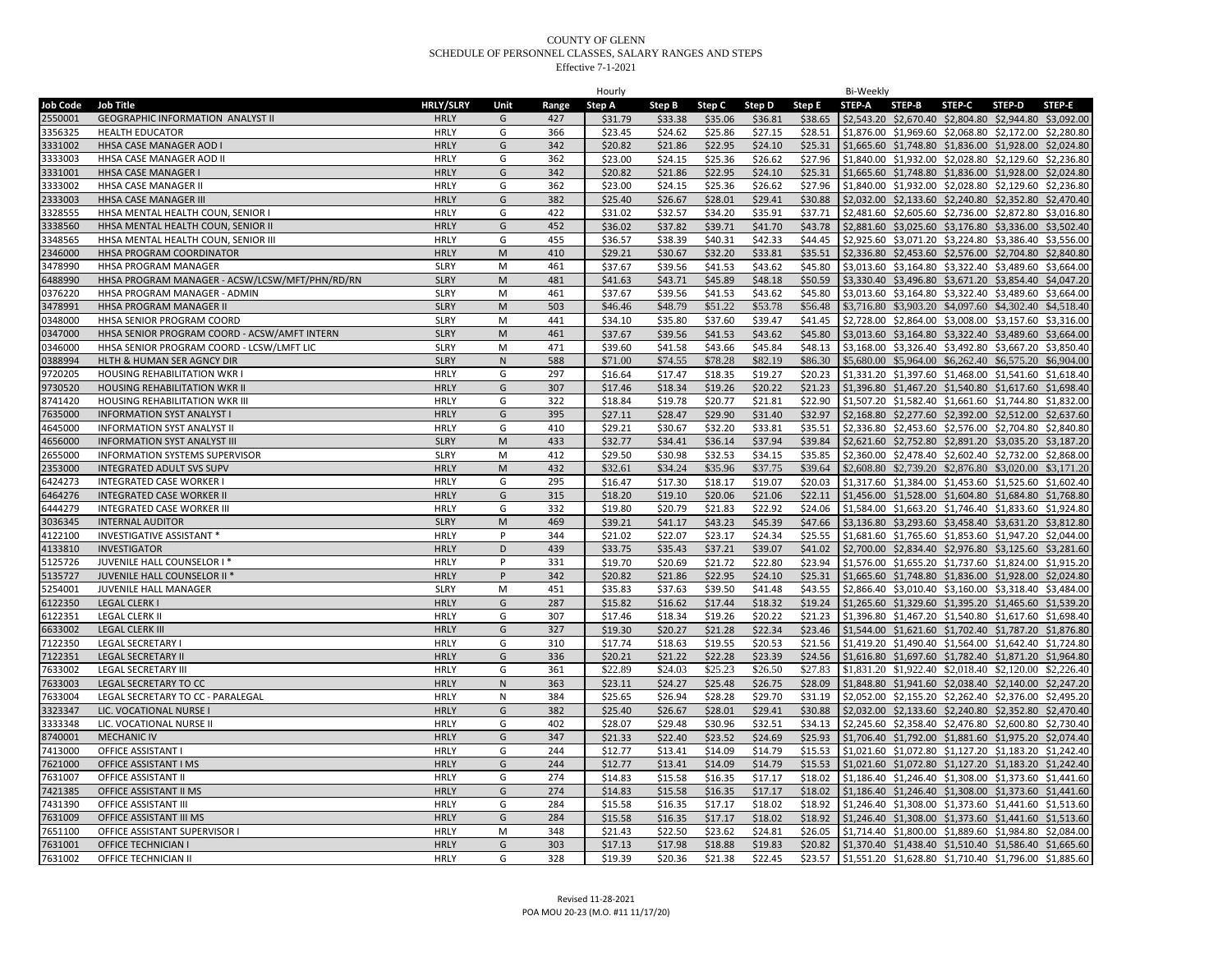|                 |                                  |                  |           |       | Hourly  |          |          |          |          | Bi-Weekly |                                                                |               |               |        |
|-----------------|----------------------------------|------------------|-----------|-------|---------|----------|----------|----------|----------|-----------|----------------------------------------------------------------|---------------|---------------|--------|
| <b>Job Code</b> | <b>Job Title</b>                 | <b>HRLY/SLRY</b> | Unit      | Range | Step A  | Step B   | Step C   | Step D   | Step E   | STEP-A    | STEP-B                                                         | <b>STEP-C</b> | <b>STEP-D</b> | STEP-E |
| 1775000         | OPERATIONS SUPERINTENDENT        | <b>SLRY</b>      | M         | 469   | \$39.21 | \$41.17  | \$43.23  | \$45.39  | \$47.66  |           | \$3,136.80 \$3,293.60 \$3,458.40 \$3,631.20 \$3,812.80         |               |               |        |
| 7633005         | PARALEGAL TO COUNTY COUNSEL      | <b>HRLY</b>      | N         | 384   | \$25.65 | \$26.94  | \$28.28  | \$29.70  | \$31.19  |           | \$2,052.00 \$2,155.20 \$2,262.40 \$2,376.00 \$2,495.20         |               |               |        |
| 4042001         | PAYROLL COORDINATOR              | <b>HRLY</b>      | G         | 381   | \$25.28 | \$26.54  | \$27.87  | \$29.26  | \$30.72  |           | \$2,022.40 \$2,123.20 \$2,229.60 \$2,340.80 \$2,457.60         |               |               |        |
| 4932001         | PERSONNEL ANALYST I              | <b>HRLY</b>      | N         | 370   | \$23.93 | \$25.12  | \$26.38  | \$27.69  | \$29.08  |           | \$1,914.40 \$2,009.60 \$2,110.40 \$2,215.20 \$2,326.40         |               |               |        |
| 4932002         | PERSONNEL ANALYST II             | <b>HRLY</b>      | ${\sf N}$ | 384   | \$25.65 | \$26.94  | \$28.28  | \$29.70  | \$31.19  |           | \$2,052.00 \$2,155.20 \$2,262.40 \$2,376.00 \$2,495.20         |               |               |        |
| 1941027         | PERSONNEL ANALYST III/ASST S.O   | <b>HRLY</b>      | N         | 424   | \$31.32 | \$32.90  | \$34.54  | \$36.26  | \$38.08  |           | \$2,505.60 \$2,632.00 \$2,763.20 \$2,900.80 \$3,046.40         |               |               |        |
| 0986986         | PERSONNEL DIRECTOR               | <b>SLRY</b>      | ${\sf N}$ | 524   | \$51.59 | \$54.17  | \$56.89  | \$59.73  | \$62.72  |           | \$4,127.20 \$4,333.60 \$4,551.20 \$4,778.40 \$5,017.60         |               |               |        |
| 0941027         | PERSONNEL MANAGER                | <b>SLRY</b>      | N         | 453   | \$36.20 | \$38.01  | \$39.90  | \$41.90  | \$43.99  |           | \$2,896.00 \$3,040.80 \$3,192.00 \$3,352.00 \$3,519.20         |               |               |        |
|                 |                                  |                  |           |       |         |          |          | \$19.64  |          |           |                                                                |               |               |        |
| 7631000         | PERSONNEL TECHNICIAN I           | <b>HRLY</b>      | N         | 301   | \$16.96 | \$17.81  | \$18.70  |          | \$20.61  |           | \$1,356.80 \$1,424.80 \$1,496.00 \$1,571.20 \$1,648.80         |               |               |        |
| 7631005         | PERSONNEL TECHNICIAN II          | <b>HRLY</b>      | N         | 326   | \$19.21 | \$20.17  | \$21.18  | \$22.24  | \$23.35  |           | \$1,536.80 \$1,613.60 \$1,694.40 \$1,779.20 \$1,868.00         |               |               |        |
| 3526001         | PLANNER, ASSISTANT               | <b>HRLY</b>      | G         | 369   | \$23.81 | \$25.00  | \$26.25  | \$27.57  | \$28.95  |           | \$1,904.80 \$2,000.00 \$2,100.00 \$2,205.60 \$2,316.00         |               |               |        |
| 3536001         | PLANNER, ASSOCIATE               | <b>HRLY</b>      | G         | 388   | \$26.18 | \$27.49  | \$28.87  | \$30.31  | \$31.83  |           | \$2,094.40 \$2,199.20 \$2,309.60 \$2,424.80 \$2,546.40         |               |               |        |
| 2546001         | PLANNING MANAGER                 | <b>SLRY</b>      | M         | 472   | \$39.79 | \$41.78  | \$43.87  | \$46.06  | \$48.37  |           | \$3,183.20 \$3,342.40 \$3,509.60 \$3,684.80 \$3,869.60         |               |               |        |
| 7132430         | PRINCIPAL LEGAL SECRETARY        | <b>HRLY</b>      | G         | 326   | \$19.21 | \$20.17  | \$21.18  | \$22.24  | \$23.35  |           | \$1,536.80 \$1,613.60 \$1,694.40 \$1,779.20 \$1,868.00         |               |               |        |
| 7641040         | PRINCIPAL SECRETARY              | <b>HRLY</b>      | G         | 326   | \$19.21 | \$20.17  | \$21.18  | \$22.24  | \$23.35  |           | \$1,536.80 \$1,613.60 \$1,694.40 \$1,779.20 \$1,868.00         |               |               |        |
| 3466312         | PRINCIPAL STAFF SRVS ANALYST     | <b>SLRY</b>      | M         | 436   | \$33.26 | \$34.92  | \$36.67  | \$38.51  | \$40.43  |           | \$2,660.80 \$2,793.60 \$2,933.60 \$3,080.80 \$3,234.40         |               |               |        |
| 3479916         | PROB PROG MANAG                  | <b>SLRY</b>      | M         | 451   | \$35.83 | \$37.63  | \$39.50  | \$41.48  | \$43.55  |           | \$2,866.40 \$3,010.40 \$3,160.00 \$3,318.40 \$3,484.00         |               |               |        |
| 3456002         | PROGRAM AND ADMIN SERVICES COORD | <b>SLRY</b>      | M         | 410   | \$29.21 | \$30.67  | \$32.20  | \$33.81  | \$35.51  |           | \$2,336.80 \$2,453.60 \$2,576.00 \$2,704.80 \$2,840.80         |               |               |        |
| 3478915         | PROGRAM MANAGER                  | <b>SLRY</b>      | M         | 453   | \$36.20 | \$38.01  | \$39.90  | \$41.90  | \$43.99  |           | \$2,896.00 \$3,040.80 \$3,192.00 \$3,352.00 \$3,519.20         |               |               |        |
| 3478916         | PROGRAM MANAGER                  | <b>SLRY</b>      | М         | 453   | \$36.20 | \$38.01  | \$39.90  | \$41.90  | \$43.99  |           | \$2,896.00 \$3,040.80 \$3,192.00 \$3,352.00 \$3,519.20         |               |               |        |
| 3478914         | PROGRAM MANAGER II               | <b>SLRY</b>      | M         | 490   | \$43.54 | \$45.72  | \$48.00  | \$50.40  | \$52.92  |           | \$3,483.20 \$3,657.60 \$3,840.00 \$4,032.00 \$4,233.60         |               |               |        |
| 4421445         | PROGRAM SPECIALIST               | <b>HRLY</b>      | G         | 279   | \$15.19 | \$15.94  | \$16.74  | \$17.57  | \$18.45  |           | \$1,215.20 \$1,275.20 \$1,339.20 \$1,405.60 \$1,476.00         |               |               |        |
| 3456001         | PROJECT COORDINATOR              | <b>HRLY</b>      | M         | 364   | \$23.23 | \$24.39  | \$25.61  | \$26.90  | \$28.24  |           | \$1,858.40 \$1,951.20 \$2,048.80 \$2,152.00 \$2,259.20         |               |               |        |
| 2072001         | PROPERTY TAX COORDINATOR         | <b>HRLY</b>      | M         | 347   | \$21.33 | \$22.40  | \$23.52  | \$24.69  | \$25.93  |           | \$1,706.40 \$1,792.00 \$1,881.60 \$1,975.20 \$2,074.40         |               |               |        |
| 3336606         | PSYCHIATRIC TECHNICIAN           | <b>HRLY</b>      | G         | 374   | \$24.42 | \$25.64  | \$26.93  | \$28.27  | \$29.69  |           | \$1,953.60 \$2,051.20 \$2,154.40 \$2,261.60 \$2,375.20         |               |               |        |
| 3339997         | PSYCHIATRIST                     | <b>SLRY</b>      | M         | 647   | \$95.30 | \$100.07 | \$105.07 | \$110.32 | \$115.84 |           | \$7,624.00 \$8,005.60 \$8,405.60 \$8,825.60 \$9,267.20         |               |               |        |
| 0478000         | PUBLIC AUTHORITY MANAGER         | <b>SLRY</b>      | M         | 413   | \$29.64 | \$31.12  | \$32.68  | \$34.31  | \$36.03  |           | \$2,371.20 \$2,489.60 \$2,614.40 \$2,744.80 \$2,882.40         |               |               |        |
| 6446100         | PUBLIC AUTHORITY REGISTRY SPEC   | <b>HRLY</b>      | G         | 349   | \$21.54 | \$22.62  | \$23.75  | \$24.94  | \$26.19  |           | \$1,723.20 \$1,809.60 \$1,900.00 \$1,995.20 \$2,095.20         |               |               |        |
| 0282972         | PUBLIC GUARDIAN/ADMINISTRATOR    | <b>SLRY</b>      | N         | 407   | \$28.78 | \$30.22  | \$31.73  | \$33.32  | \$34.99  |           | \$2,302.40 \$2,417.60 \$2,538.40 \$2,665.60 \$2,799.20         |               |               |        |
|                 | PUBLIC HEALTH NURSE              | <b>HRLY</b>      | G         | 438   | \$33.59 | \$35.27  | \$37.04  | \$38.89  | \$40.84  |           |                                                                |               |               |        |
| 3333446         |                                  | <b>SLRY</b>      | M         | 500   |         | \$48.05  |          |          | \$55.63  |           | \$2,687.20 \$2,821.60 \$2,963.20 \$3,111.20 \$3,267.20         |               |               |        |
| 2343567         | PUBLIC HEALTH SUPERVISING NURSE  |                  |           |       | \$45.77 |          | \$50.46  | \$52.98  |          |           | \$3,661.60 \$3,844.00 \$4,036.80 \$4,238.40 \$4,450.40         |               |               |        |
| 8752000         | PUBLIC WKS MAINT SUPERVISOR      | <b>HRLY</b>      | М         | 388   | \$26.18 | \$27.49  | \$28.87  | \$30.31  | \$31.83  |           | \$2,094.40 \$2,199.20 \$2,309.60 \$2,424.80 \$2,546.40         |               |               |        |
| 9710000         | PUBLIC WORKS MAINT WKR           | <b>HRLY</b>      | G         | 302   | \$17.04 | \$17.90  | \$18.80  | \$19.74  | \$20.73  |           | \$1,363.20 \$1,432.00 \$1,504.00 \$1,579.20 \$1,658.40         |               |               |        |
| 9721000         | PUBLIC WORKS MAINT WKR II        | <b>HRLY</b>      | G         | 317   | \$18.38 | \$19.30  | \$20.27  | \$21.28  | \$22.34  |           | \$1,470.40 \$1,544.00 \$1,621.60 \$1,702.40 \$1,787.20         |               |               |        |
| 9731000         | PUBLIC WORKS MAINT WKR III       | <b>HRLY</b>      | G         | 327   | \$19.30 | \$20.27  | \$21.28  | \$22.34  | \$23.46  |           | \$1,544.00 \$1,621.60 \$1,702.40 \$1,787.20 \$1,876.80         |               |               |        |
| 9741000         | PUBLIC WORKS MAINT WKR IV        | <b>HRLY</b>      | G         | 337   | \$20.31 | \$21.33  | \$22.40  | \$23.52  | \$24.69  |           | \$1,624.80 \$1,706.40 \$1,792.00 \$1,881.60 \$1,975.20         |               |               |        |
| 8720001         | PUBLIC WORKS MECHANIC I          | <b>HRLY</b>      | G         | 306   | \$17.37 | \$18.24  | \$19.15  | \$20.10  | \$21.11  |           | \$1,389.60 \$1,459.20 \$1,532.00 \$1,608.00 \$1,688.80         |               |               |        |
| 8730001         | PUBLIC WORKS MECHANIC II         | <b>HRLY</b>      | G         | 327   | \$19.30 | \$20.27  | \$21.28  | \$22.34  | \$23.46  |           | \$1,544.00 \$1,621.60 \$1,702.40 \$1,787.20 \$1,876.80         |               |               |        |
| 8730002         | PUBLIC WORKS MECHANIC II         | <b>HRLY</b>      | G         | 337   | \$20.31 | \$21.33  | \$22.40  | \$23.52  | \$24.69  |           | \$1,624.80 \$1,706.40 \$1,792.00 \$1,881.60 \$1,975.20         |               |               |        |
| 0776011         | PUBLIC WORKS PROGRAM MANAGER     | <b>SLRY</b>      | M         | 453   | \$36.20 | \$38.01  | \$39.90  | \$41.90  | \$43.99  |           | \$2,896.00 \$3,040.80 \$3,192.00 \$3,352.00 \$3,519.20         |               |               |        |
| 3533301         | REGISTERED ENVR HLTH SPECIALST   | <b>HRLY</b>      | G         | 427   | \$31.79 | \$33.38  | \$35.06  | \$36.81  | \$38.65  |           | \$2,543.20 \$2,670.40 \$2,804.80 \$2,944.80 \$3,092.00         |               |               |        |
| 7431010         | <b>SCREENER</b>                  | <b>HRLY</b>      | G         | 310   | \$17.74 | \$18.63  | \$19.55  | \$20.53  | \$21.56  |           | \$1,419.20 \$1,490.40 \$1,564.00 \$1,642.40 \$1,724.80         |               |               |        |
| 7622455         | SECRETARY                        | <b>HRLY</b>      | G         | 295   | \$16.47 | \$17.30  | \$18.17  | \$19.07  | \$20.03  |           | \$1,317.60 \$1,384.00 \$1,453.60 \$1,525.60 \$1,602.40         |               |               |        |
| 7632570         | SECRETARY, SENIOR                | <b>HRLY</b>      | G         | 315   | \$18.20 | \$19.10  | \$20.06  | \$21.06  | \$22.11  |           | \$1,456.00 \$1,528.00 \$1,604.80 \$1,684.80 \$1,768.80         |               |               |        |
| 8721001         | SECURED FACILITIES MAINT TECH    | <b>HRLY</b>      | G         | 354   | \$22.10 | \$23.21  | \$24.37  | \$25.58  | \$26.86  |           | \$1,768.00 \$1,856.80 \$1,949.60 \$2,046.40 \$2,148.80         |               |               |        |
| 8121001         | SECURED FACILITY COOK            | <b>HRLY</b>      | G         | 294   | \$16.39 | \$17.21  | \$18.06  | \$18.97  | \$19.92  |           | \$1,311.20 \$1,376.80 \$1,444.80 \$1,517.60 \$1,593.60         |               |               |        |
| 7342000         | SENIOR ADMINISTRATIVE ASST.      | <b>HRLY</b>      | M         | 403   | \$28.21 | \$29.62  | \$31.10  | \$32.65  | \$34.28  |           | \$2,256.80 \$2,369.60 \$2,488.00 \$2,612.00 \$2,742.40         |               |               |        |
| 3035505         | <b>SENIOR APPRAISER</b>          | <b>HRLY</b>      | G         | 379   | \$25.03 | \$26.29  | \$27.60  | \$28.98  | \$30.43  |           | \$2,002.40 \$2,103.20 \$2,208.00 \$2,318.40 \$2,434.40         |               |               |        |
| 3731516         | SENIOR BUILDING INSPECTOR        | <b>HRLY</b>      | G         | 392   | \$26.71 | \$28.05  | \$29.46  | \$30.93  | \$32.48  |           | \$2,136.80 \$2,244.00 \$2,356.80 \$2,474.40 \$2,598.40         |               |               |        |
| 6731516         | SENIOR BUILDING PERMIT TECH      | <b>HRLY</b>      | G         | 367   | \$23.56 | \$24.75  | \$25.98  | \$27.27  | \$28.64  |           | \$1,884.80 \$1,980.00 \$2,078.40 \$2,181.60 \$2,291.20         |               |               |        |
| 6632944         | SENIOR DEP CLERK BOS             | <b>HRLY</b>      | N         | 377   | \$24.79 | \$26.03  | \$27.34  | \$28.70  | \$30.14  |           | \$1,983.20 \$2,082.40 \$2,187.20 \$2,296.00 \$2,411.20         |               |               |        |
| 3139903         | SENIOR DEPUTY DISTRICT ATTORNEY  | <b>SLRY</b>      | M         | 457   | \$36.93 | \$38.78  | \$40.72  | \$42.76  | \$44.90  |           | \$2,954.40 \$3,102.40 \$3,257.60 \$3,420.80 \$3,592.00         |               |               |        |
| 7132545         | SENIOR LEGAL SECRETARY           | <b>HRLY</b>      | G         | 315   | \$18.20 | \$19.10  | \$20.06  | \$21.06  | \$22.11  |           | \$1,456.00 \$1,528.00 \$1,604.80 \$1,684.80 \$1,768.80         |               |               |        |
| 3535001         | <b>SENIOR PLANNER</b>            | <b>SLRY</b>      | M         | 430   | \$32.28 | \$33.89  | \$35.59  | \$37.36  | \$39.23  |           | \$2,582.40 \$2,711.20 \$2,847.20 \$2,988.80 \$3,138.40         |               |               |        |
| 3343567         | SENIOR PUBLIC HEALTH NURSE       | <b>HRLY</b>      | G         | 460   | \$37.49 | \$39.36  | \$41.33  | \$43.40  | \$45.57  |           | \$2,999.20 \$3,148.80 \$3,306.40 \$3,472.00 \$3,645.60         |               |               |        |
| 8731002         | SENIOR SECURED FACILITIES TECH   | <b>HRLY</b>      | M         | 374   | \$24.42 | \$25.64  | \$26.93  | \$28.27  |          |           | \$29.69 \$1,953.60 \$2,051.20 \$2,154.40 \$2,261.60 \$2,375.20 |               |               |        |
|                 |                                  |                  |           |       |         |          |          |          |          |           |                                                                |               |               |        |